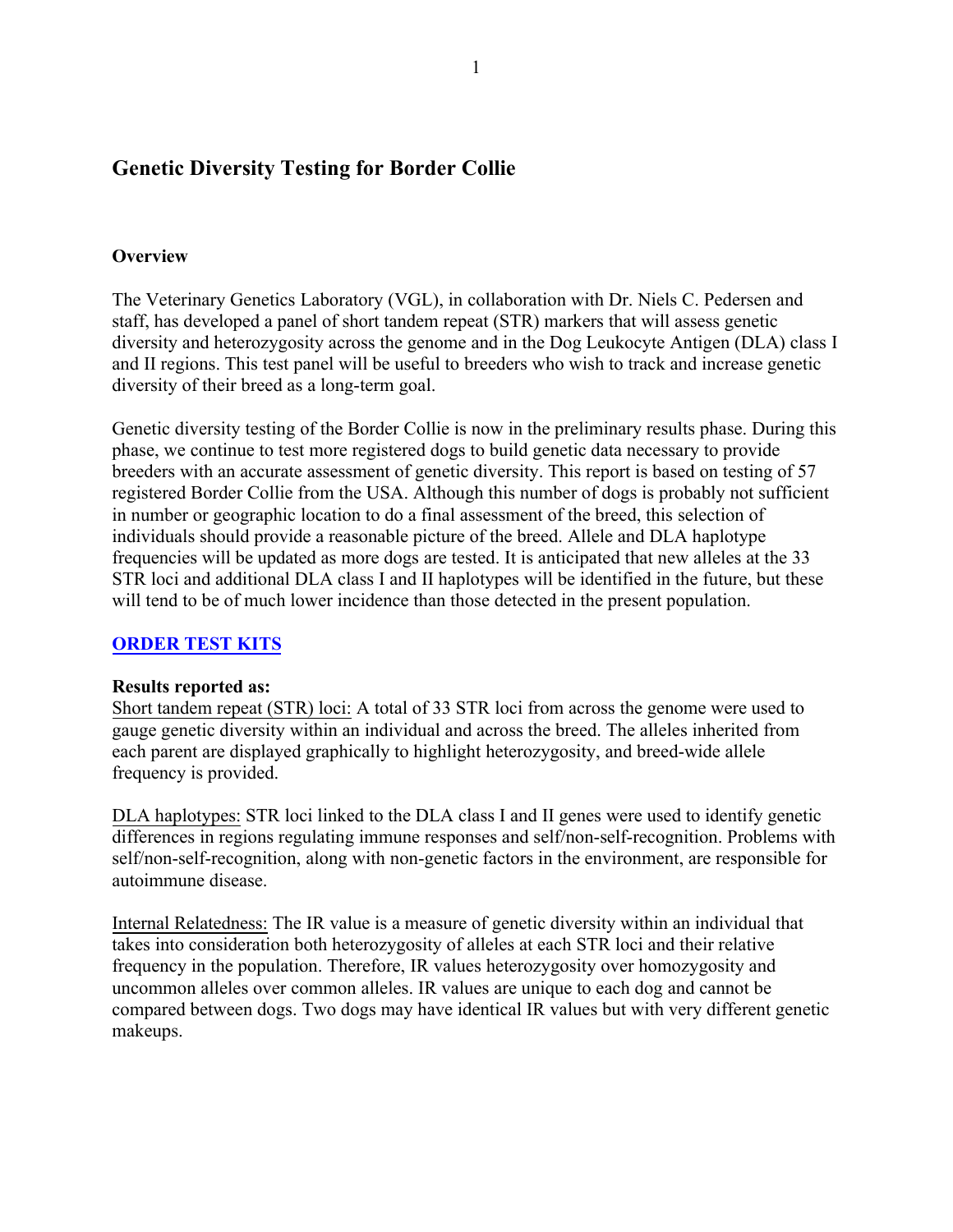### **I. Introduction**

#### **A. Breed history**

The Border collie is one of the breeds that has evolved from the landrace (indigenous) Scottish farm shepherds of the 18th century that became to be known as Coll, Colley, Colly, Coaley, Coaly or Collie in the 19th century [1-4]. The exact origin of the name Collie is unknown, but its roots are presumed to be in Old Scottish or Gaelic/Celtic languages. Collie, or similar words, can mean coal or black, little dog, one who follows another constantly, a lounger, one who hunts for a dinner; or useful [1-4]. The name Border Collie refers to a type of dog that was strongly associated with the sheep herding in the border regions of Northumbria and the Scottish Lowlands [34, 35].

Ancestors of the farm dogs of the North of England and Scotland included native Celtic dogs, Roman cattle dogs and Viking herding Spitz [2-4]. Dogs resembling modern Collie-type breeds were frequently described in 17th century literature in Scotland and in spite of their landrace origins, they ultimately developed a breed-like uniformity (Fig. 1). However, the breed was not widely known outside of Scotland before the early 1800s [2]. Their fame actually spread in the Victorian era (1837-1901), possibly bolstered by the queen herself [5]. Collie-type dogs were actually popularized in the England and was rapidly exported to its colonies and to North America [3, 6]. Early English breeders initially referred to them as Scotch Shepherd, Scotch Sheep Dog or Highland Sheep Dog to differentiate them from the common English sheep dogs of the period. By the end of the nineteenth the name "Collie" had become commonplace [2] and breeds such as the Bearded Collie and Border Collie came into existence.



**Figure 1**. Picture of highland dogs herding sheep (Richard Ansdell 1815-1885) [3]. The dogs in these pictures are typical of the multi-use working dogs of the period.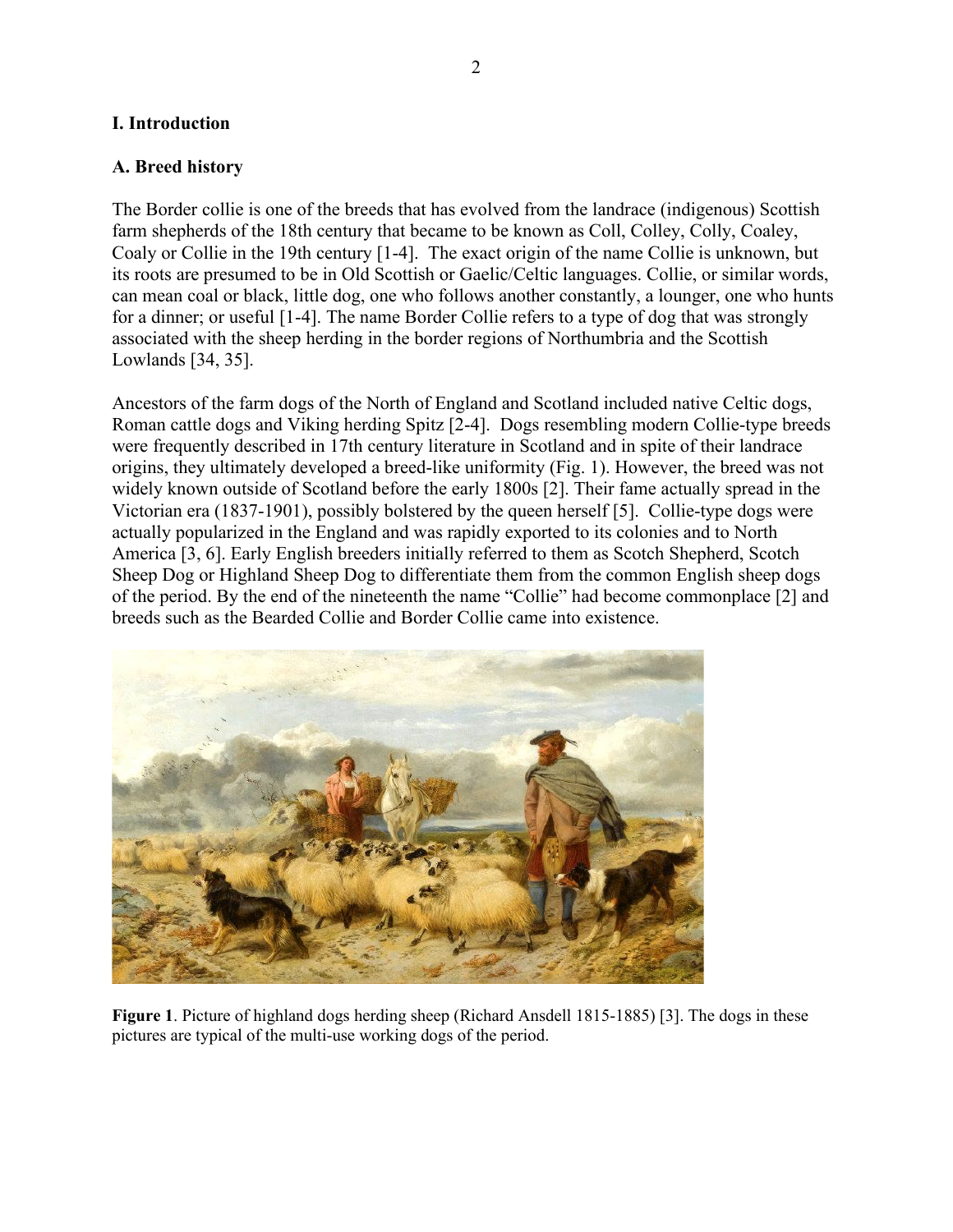The rapid increase in popularity of Collie-type dogs in the late 19th and early 20th centuries involved showing, pet ownership, and farm work. However, the evolution of Border Collie was even more closely linked to sheep herding trials or "trialling" [35]. There was a particular need for sheep herding dogs of the Collie type not only in the sheep raising regions of UK but in places like Australia and New Zealand. "Collies" were listed as imports to New Zealand as early as 1858, but the type was not specified [5]. In 1915, James Reid, Secretary of the International Sheep Dog Society (ISDS) in the United Kingdom first used the term "border collie" to distinguish strong sheep working dogs registered by the ISDS from the Kennel Club's collie (or Scotch collie, including the rough collie and smooth collie) [1].

Similar to the history of many contemporary dog breeds, one or more individuals have contributed to contemporary Border Collie out of proportion to others in terms of historical and genetic contributions. Old Hemp (1893-1901) was a tricolor dog born in Northumberland in September 1893 out of a black and tan sire and black-coated Meg (Fig. 2). He was outstanding at sheep herding and his style of work became the breed standard. Many shepherds used him for stud, and he may have sired as many as 200 pups over the span of his life. All contemporary border can trace ancestry back to Old Hemp [1].



Fig. 2. Picture of Old Hemp (1893-1903) from the Border Collie museum. http://www.bordercolliemuseum.org/AuldHemp/AULDHEMP.html

# **B. Conformation (show) vs. Performance (field)**

Many Border Collie enthusiasts oppose the inclusion of the breed in bench and show ring activities, fearing that conformation breeding will lead to a decline in the breed's abilities as a world-class working dog and a change their appearance. Indeed, the genetic bases for these concerns have been well documented. Conformation traits have a higher heritability than performance traits and dogs selected for conformation traits will rapidly become more uniform in genotypic make-up and phenotypic appearance [30]. In spite of this resistance, an increasing number of Border Collie breeders have wholeheartedly embraced the show ring, albeit with a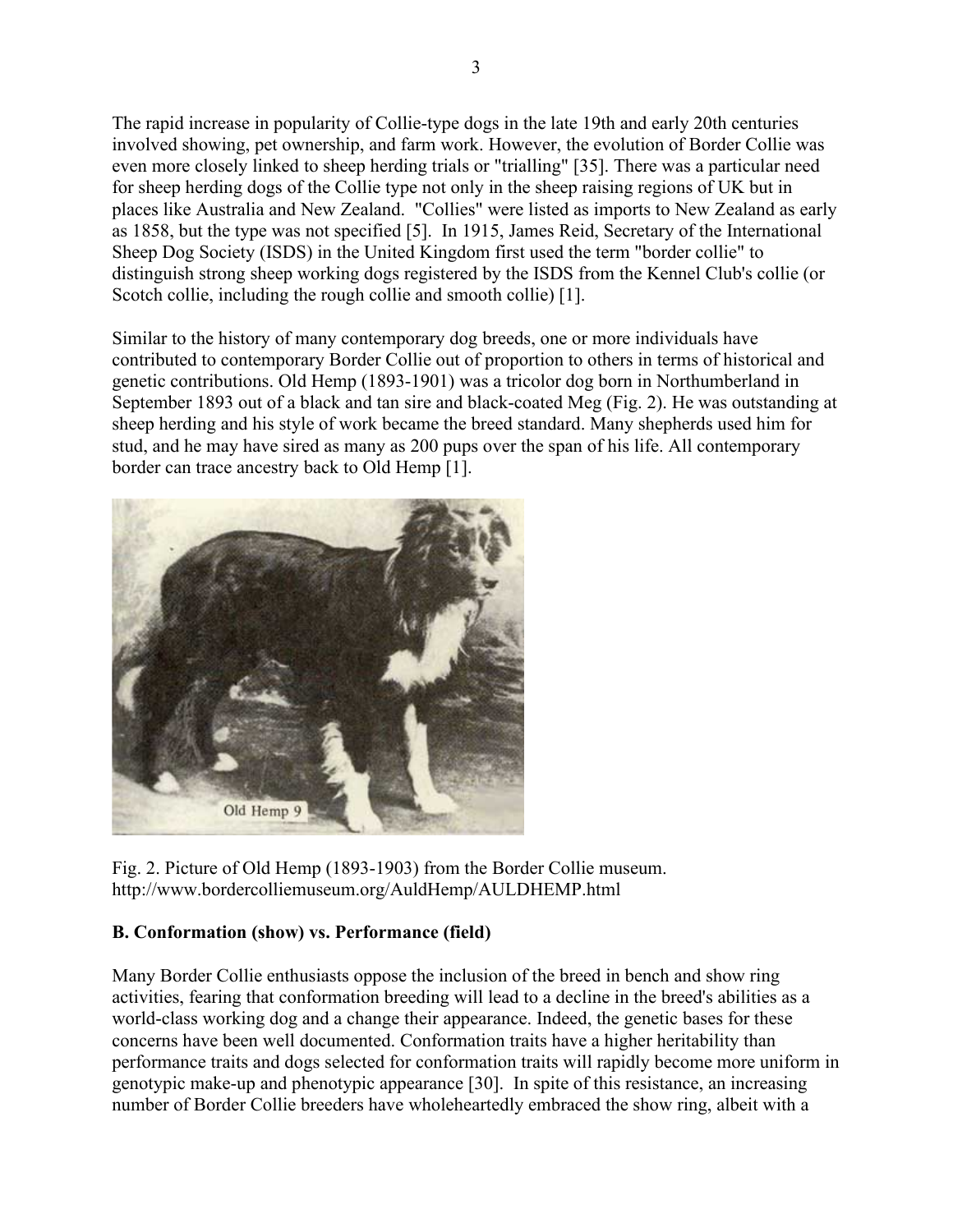nod towards maintaining performance attributes [29]. As a result, conformation bred Border Collie are seldom seen in strict performance events such as sheepdog field trials, which require a high degrees of specialty training and herding instinct. Therefore, Border Collie strictly bred for performance seldom grace show rings and *vice versa*. A similar debate has arisen in many breeds and frequently ends in schisms [30]. These schisms have been handled in different manners. Some breeds such as the English Shepherd and Irish Setter have created separate registries for each activity, while breeds such as the Brittany have created a single registry that accommodates both conformation and performance breeding with champions having to be certified in both endeavors [30]. Schisms in other breeds have not been so easily resolved. Breeders of Biewertype Yorkshire terriers are deadlocked over whose dogs adhere closest to the original Biewer lineage. Still other organizations such as the Old Scottish Collie Association (OTSCA) and the Scottish Collie Preservation Society (SCPS) debate what constitutes the original working Collie [2-4].

## **C. Registries and Breed Standard [1]**

The principal registry for border collies in the United States is the American Kennel Club [29]. The United States Border Collie Association (USBCA) [28], the American Border Collie Association (ABCA) [27], and the Border Collie Society of America (BCSA) [26] are dedicated to preserving performance traits and resist registration of conformation-bred dogs. The ABCA is strongly against conformation breeding and voted in 2003 to de-list any dog that wins a championship in the show ring regardless of performance ability [27]. Cross-registration of dogs in strictly performance-based registries is usually allowed, while the AKC accepts Border Collie from all registries.

There are two separate registries for border collies in the UK. The International Sheep Dog Society encourages breeding for herding ability, whereas the Kennel Club (UK) encourages breeding for a standard appearance. The ISDS registry is by far the older of the two, and ISDS dogs are eligible for registration as pedigree Border Collies with the Kennel Club (KC) — but not vice versa. The only way for a Border Collie without an ISDS pedigree to be added to the ISDS registry is by proving its worth as a herding dog so that it can be Registered on Merit (ROM).

Border Collie in Australia are registered either with the Australian National Kennel Council (ANKC) or in an associated working dog registry [1]. ANKC registration allows Border Collie to compete in conformation, obedience, agility, tracking, herding and other ANKC-sanctioned events held by affiliated clubs. Inclusion in this limited register prohibits entry into conformation events. The ANKC provides a breed standard that applies only to conformation events and not to dogs in performance events. Non-ANKC pedigreed dogs may also be eligible for inclusion on an ANKC associate or sporting register and be able to compete in ANKC sanctioned performance or herding events. Agility organizations such as the Agility Dog Association of Australia (ADAA) have their own registry which allows any Border Collie wishing to compete.

[Agriculture Canada](https://en.wikipedia.org/wiki/Agriculture_and_Agri-Food_Canada) has recognized the Canadian Border Collie Association as the official registry under the Animal Pedigree Act for any purebred Border Collie in Canada. The criteria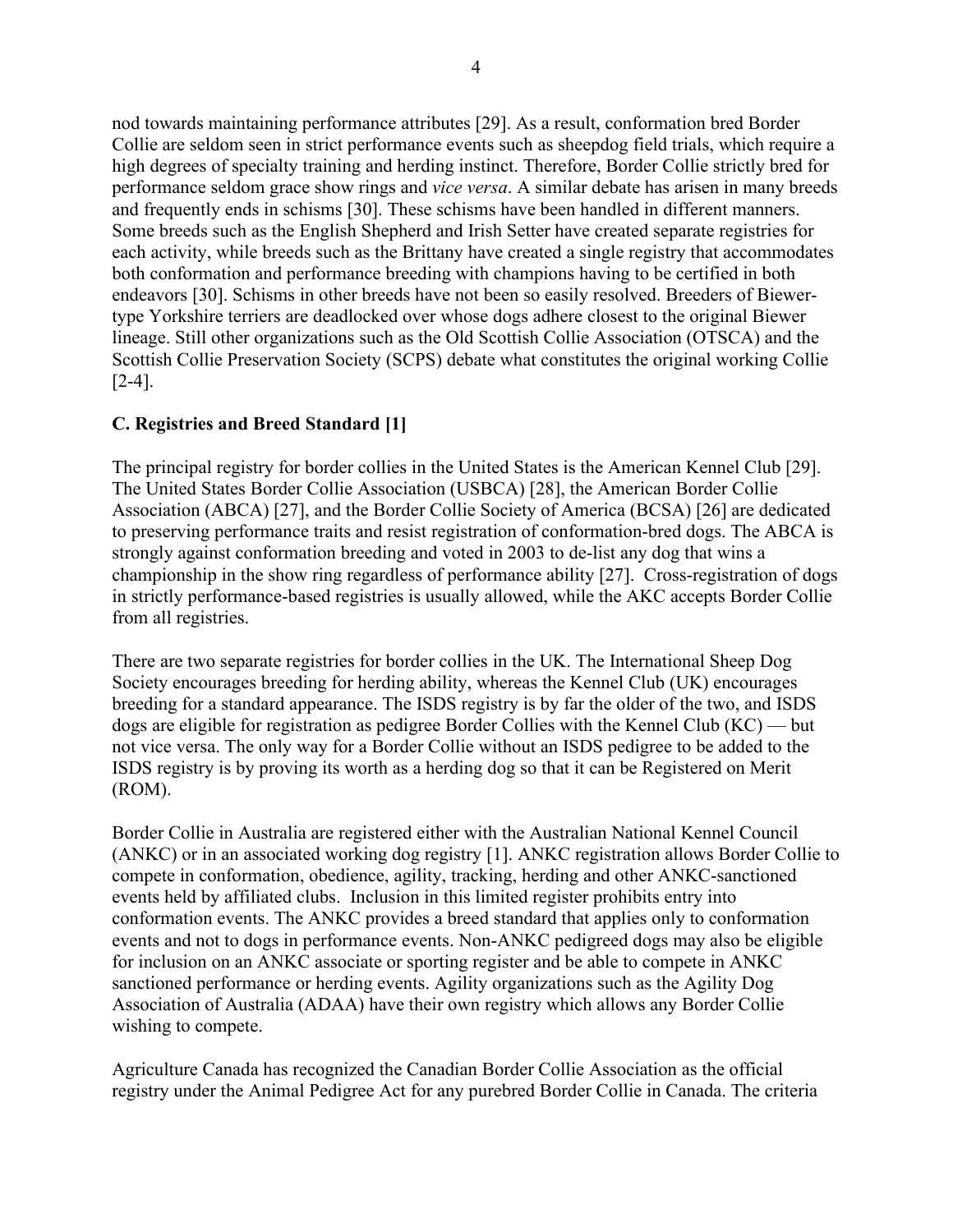used in the standard are based on herding ancestry rather than appearance. The registration of working sheepdogs in [South Africa](https://en.wikipedia.org/wiki/South_Africa) is the responsibility of the [South African Sheepdog](https://en.wikipedia.org/wiki/South_African_Sheepdog_Association)  [Association.](https://en.wikipedia.org/wiki/South_African_Sheepdog_Association) ISDS registered dogs imported into the country can be transferred onto the SASDA register. Dogs not registered can become eligible for registration by being awarded a certificate of working ability by a registered judge.

## **D. Appearance [1]**

Border Collie vary somewhat in appearance depending on whether they are bred purely for performance or for conformation. Dogs bred for show tend to be more homogeneous in appearance than working border collies, since to win in conformation showing they must conform closely to breed club [standards](https://en.wikipedia.org/wiki/Breed_standard_(dogs)) that are specific on many points of the structure, coat, and color. Conformation bred Border Collie also tend to have thicker coats, a more harmonic movement, a wider skull, and heavier bones, while working lines tended to have thinner and shorter coat and were smaller in size [33]. Kennel clubs specify, for example, that the Border Collie must have a "keen and intelligent" expression, and that the preferred eye color is dark brown. In deference to the dog's working origin, scars and broken teeth received in the line of duty are not counted against a border collie in the show ring.

Border Collie are medium-sized dogs. The males' height from withers comes from 48 to 56 cm (19 to 22 in), females from 46 to 53 cm (18 to 21 in). The coat is double, medium length and prone to shedding, and varies from smooth to rough and is occasionally curled. The breed appears in the wide range of color and pattern known to exist in dogs, although black and white is the most commonly seen color pattern. Other common colors include black tricolor (black/tan/white), liver and white, and red tricolor (red/tan/white). Less common colors include blue, lilac, red merle, blue merle, brindle, and Australian red (blonde, gold). Some border collies are even solid colored. Eye color varies from brown to blue, and occasionally eyes of differing color occur as often seen with merles. The ears are also variable, some being fully erect, some fully dropped, and others semi-erect ears.

## **E. Temperament [1, 7-9]**

Due to their working heritage, border collies are very demanding, playful, and energetic. Some of the more difficult behaviors require patience, as they are developmental and may disappear as the dog matures. Border Collie require a great deal of play and exercise, either with humans or other dogs. Due to compulsive personalities and excessive need for mental stimulation and exercise, many border collies develop problematic behaviors in households that are not able to provide for their needs. They can become distressed if left in isolation, ignored or inactive. Like many working breeds, border collies can be motion-sensitive and may chase moving vehicles and bicycles, but this behavior can be modified by training. They are infamous for chewing holes in walls and furniture, and destructive scraping and hole digging, due to boredom. Border collies may exhibit a strong desire to herd, a trait they may show with small children, chickens, cats, and other dogs. The breed's herding trait has been deliberately encouraged, as it was in the dogs from which the border collie was developed, by selective breeding for many generations. However, being eminently trainable, they can live amicably with other pets if given proper socialization training.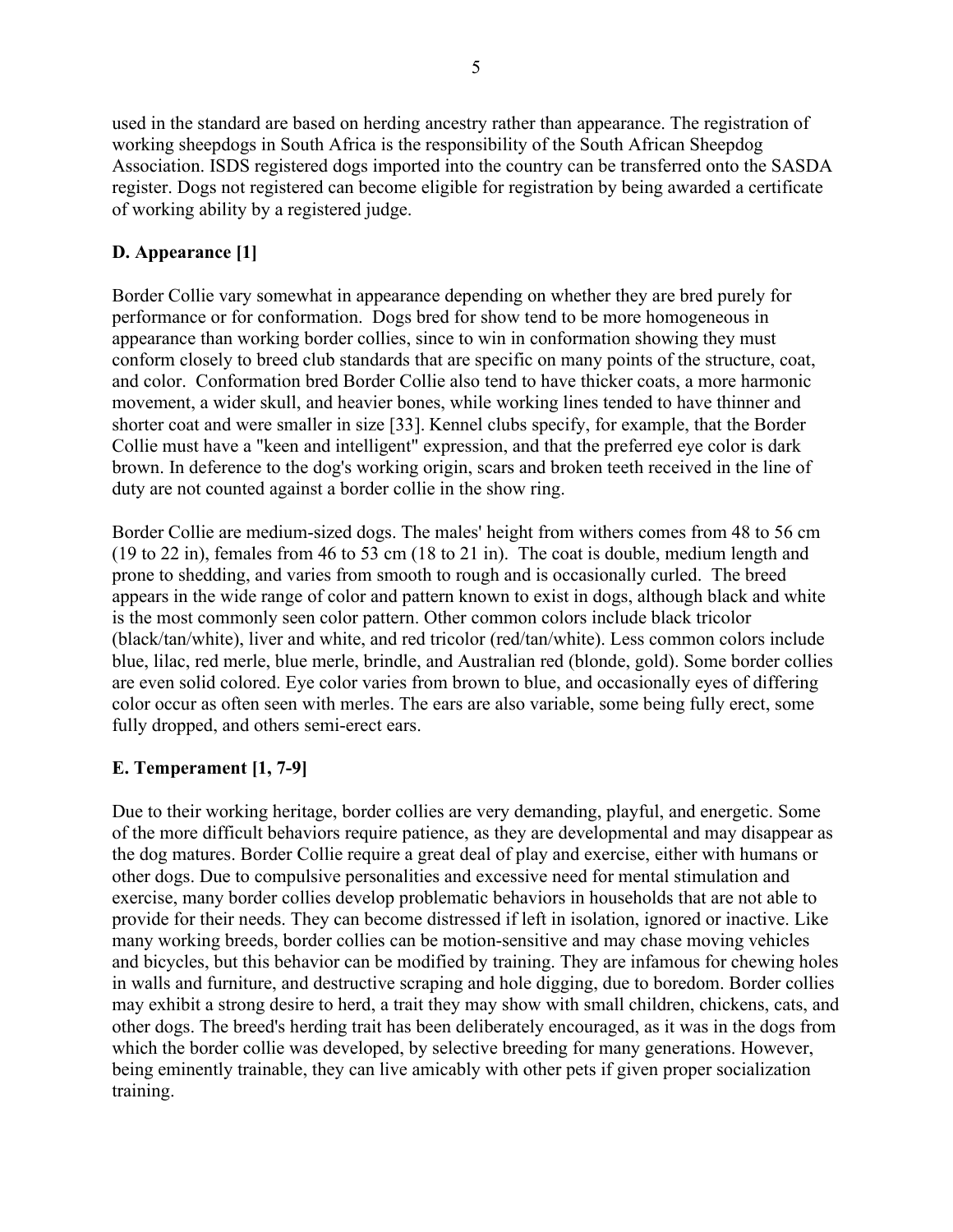### **II. Preliminary genetic diversity studies of 57 registered Border Collie**

#### **A. Population genetics based on 33 STR loci on 25 chromosomes**

STR markers are highly polymorphic and have great power to determine genetic differences among individuals and breeds. The routine test panel contains 33 STRs consisting of those that are recommended for universal parentage determination for domestic dogs by the International Society of Animal Genetics (ISAG) and additional markers developed by the VGL for forensic purposes. Each of these STR loci is known to contain from 7 to 27 different alleles (avg. 15.4 alleles/locus) when tested across many breeds of dogs. Each breed, having evolved from a small number of founders and having been exposed to artificial genetic bottlenecks will end up with only a portion of the total available diversity. Artificial genetic bottlenecks include such things as popular sire effects, geographic isolation, catastrophes, outbreaks of disease, and ups and downs in popularity and resulting increases and decreases in population size. The alleles identified at each of the 33 STR loci and their relative frequencies as determined for 57 Border Collie) are listed in Table 1. [Link to Table 1.](https://www.vgl.ucdavis.edu/services/dog/GeneticDiversityInShilohShepherdSTRInfo.php)

|                    | <b>AHT121</b> | <b>AHT137</b> | AHTH130       | AHTh171-A   | AHTh260     | AHTk211          |  |  |  |
|--------------------|---------------|---------------|---------------|-------------|-------------|------------------|--|--|--|
|                    | 92 (0.036)    | 131 (0.263)   | 117 (0.009)   | 219 (0.009) | 238 (0.139) | 87 (0.098)       |  |  |  |
|                    | 94 (0.089)    | 137 (0.061)   | 119 (0.018)   | 221 (0.009) | 240 (0.231) | 89 (0.107)       |  |  |  |
|                    | 98 (0.054)    | 141 (0.009)   | 121 (0.316)   | 225 (0.152) | 242 (0.185) | 91 (0.741)       |  |  |  |
|                    | 100 (0.089)   | 145 (0.395)   | 125 (0.035)   | 227 (0.018) | 244 (0.009) | 93 (0.027)       |  |  |  |
|                    | 102 (0.295)   | 147 (0.061)   | 127 (0.114)   | 229 (0.071) | 246 (0.361) | 95 (0.018)       |  |  |  |
|                    | 104 (0.018)   | 149 (0.114)   | 129 (0.070)   | 231 (0.009) | 248 (0.056) | 97 (0.009)       |  |  |  |
|                    | 106 (0.250)   | 153 (0.096)   | 131 (0.246)   | 233 (0.482) | 252 (0.009) |                  |  |  |  |
|                    | 108 (0.125)   |               | 133 (0.044)   | 235 (0.036) | 254 (0.009) |                  |  |  |  |
|                    | 110 (0.009)   |               | 135 (0.149)   | 237 (0.205) |             |                  |  |  |  |
|                    | 112 (0.036)   |               |               | 241 (0.009) |             |                  |  |  |  |
|                    |               |               |               |             |             |                  |  |  |  |
| AHTk253<br>C22.279 |               | FH2001        | FH2054        | FH2848      | INRA21      |                  |  |  |  |
|                    | 284 (0.080)   | 114 (0.054)   | 128 (0.054)   | 144 (0.009) | 232 (0.009) | 91 (0.123)       |  |  |  |
|                    | 286 (0.107)   | 116 (0.313)   | 132 (0.366)   | 148 (0.107) | 234 (0.148) | 95 (0.711)       |  |  |  |
|                    | 288 (0.348)   | 118 (0.536)   | 136 (0.018)   | 152 (0.446) | 236 (0.028) | 97 (0.053)       |  |  |  |
|                    | 290 (0.018)   | 120 (0.018)   | 140 (0.018)   | 156 (0.107) | 238 (0.102) | 101 (0.105)      |  |  |  |
|                    | 292 (0.446)   | 124 (0.054)   | 144 (0.473)   | 160 (0.214) | 240 (0.231) | 103 (0.009)      |  |  |  |
|                    |               | 126 (0.018)   | 148 (0.071)   | 164 (0.045) | 242 (0.296) |                  |  |  |  |
|                    |               | 128 (0.009)   |               | 168 (0.054) | 244 (0.185) |                  |  |  |  |
|                    |               |               |               | 172 (0.009) |             |                  |  |  |  |
|                    |               |               |               | 176 (0.009) |             |                  |  |  |  |
|                    |               |               |               |             |             |                  |  |  |  |
|                    | <b>INU005</b> | <b>INU030</b> | <b>INU055</b> | LEI004      | REN105L03   | <b>REN162C04</b> |  |  |  |
|                    | 110 (0.116)   | 144 (0.196)   | 208 (0.193)   | 85 (0.259)  | 227 (0.028) | 200 (0.089)      |  |  |  |
|                    |               |               |               |             |             |                  |  |  |  |

Table 1. Identified allele and their frequencies for 33 autosomal STR loci in Border collie (n=57).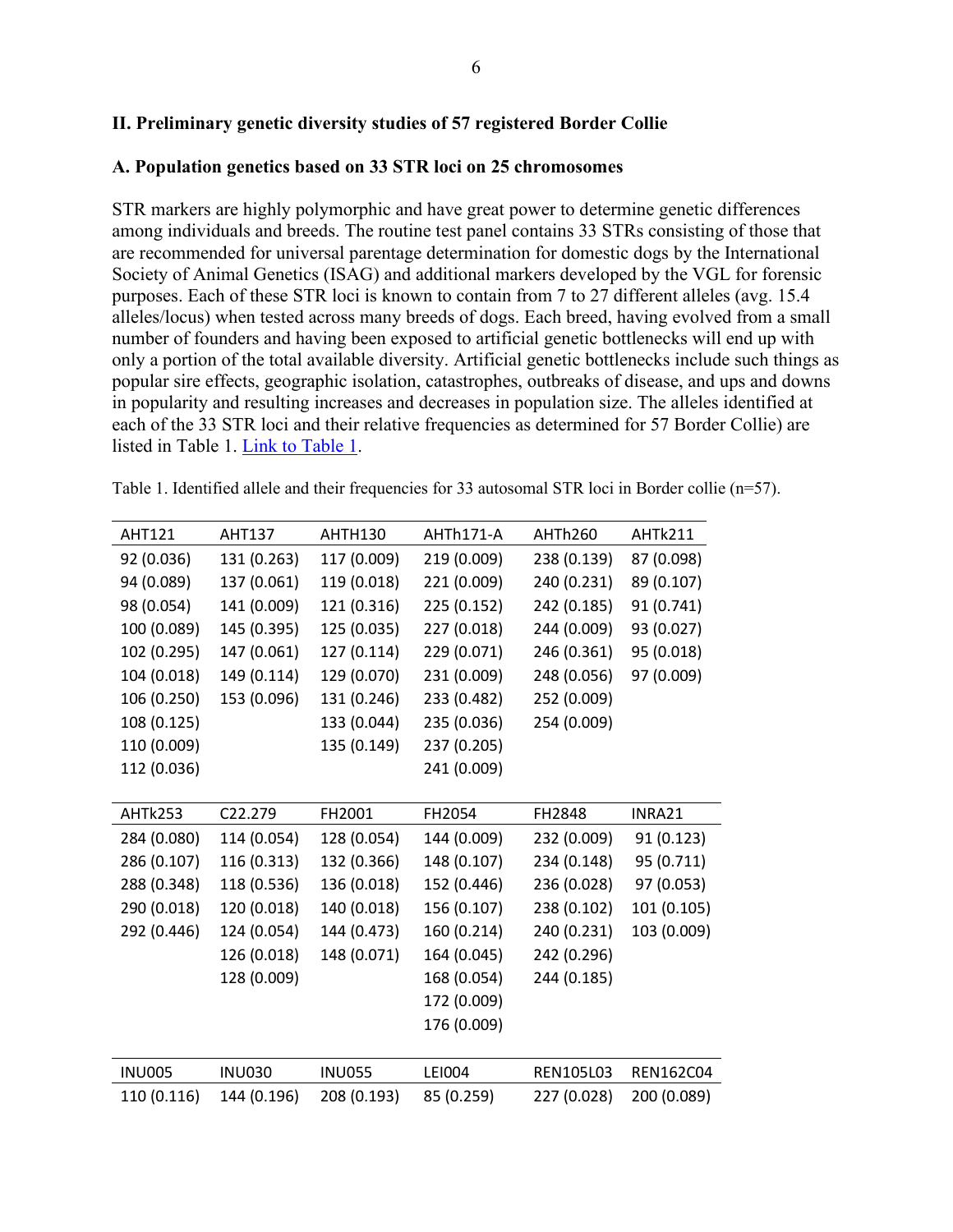| 120 (0.009)    | 148 (0.054)    | 210 (0.711)              | 95 (0.563)      | 231 (0.037)     | 202 (0.402)    |
|----------------|----------------|--------------------------|-----------------|-----------------|----------------|
| 122 (0.009)    | 150 (0.339)    | 212 (0.009)              | 107 (0.170)     | 233 (0.222)     | 204 (0.268)    |
| 124 (0.313)    | 152 (0.321)    | 214 (0.009)              | 111 (0.009)     | 235 (0.167)     | 206 (0.080)    |
| 126 (0.116)    | 154 (0.089)    | 216 (0.044)              |                 | 237 (0.037)     | 208 (0.161)    |
| 128 (0.018)    |                | 218 (0.035)              |                 | 239 (0.176)     |                |
| 130 (0.009)    |                |                          |                 | 241 (0.324)     |                |
| 132 (0.411)    |                |                          |                 | 245 (0.009)     |                |
|                |                |                          |                 |                 |                |
| REN169D01      | REN169018      | REN247M23                | <b>REN54P11</b> | <b>REN64E19</b> | <b>VGL0760</b> |
| 202 (0.176)    | 160 (0.018)    | 266 (0.139)              | 222 (0.009)     | 139 (0.018)     | 12 (0.071)     |
| 210 (0.111)    | 162 (0.045)    | 268 (0.241)              | 226 (0.143)     | 143 (0.035)     | 14 (0.277)     |
| 212 (0.083)    | 164 (0.127)    | 270 (0.194)              | 228 (0.009)     | 145 (0.421)     | 15 (0.009)     |
| 214 (0.009)    | 166 (0.027)    | 272 (0.204)              | 232 (0.500)     | 147 (0.237)     | 18.2 (0.027)   |
| 216 (0.435)    | 168 (0.427)    | 276 (0.083)              | 234 (0.116)     | 149 (0.149)     | 20.2 (0.143)   |
| 218 (0.167)    | 170 (0.355)    | 278 (0.139)              | 236 (0.188)     | 153 (0.140)     | 21.2 (0.357)   |
| 220 (0.009)    |                |                          | 238 (0.036)     |                 | 22.2 (0.027)   |
| 224 (0.009)    |                |                          |                 |                 | 23.2 (0.089)   |
| <b>VGL0910</b> | <b>VGL1063</b> | <b>VGL1165</b>           | <b>VGL1828</b>  | <b>VGL2009</b>  | <b>VGL2409</b> |
| 16.1 (0.027)   | 8(0.045)       | 17 (0.018)               | 15 (0.125)      | 9(0.429)        | 13 (0.027)     |
| 17.1 (0.473)   | 9 (0.598)      | 18 (0.009)               | 16 (0.063)      | 10 (0.045)      | 14 (0.384)     |
| 18.1 (0.170)   | 11 (0.009)     | 20 (0.339)               | 17 (0.339)      | 11 (0.009)      | 15 (0.054)     |
| 19.1 (0.179)   | 12 (0.036)     | 21(0.161)                | 19 (0.071)      | 12 (0.018)      | 16 (0.036)     |
| 20.1 (0.080)   | 13 (0.036)     | 22 (0.018)               | 20 (0.018)      | 13 (0.214)      | 17 (0.330)     |
| 21.1 (0.018)   | 14 (0.107)     | 25 (0.009)               | 21 (0.205)      | 14 (0.080)      | 18 (0.125)     |
| 22.1 (0.054)   | 15 (0.089)     | 26 (0.143)               | 22 (0.179)      | 15 (0.196)      | 19 (0.036)     |
|                | 17 (0.009)     | 27 (0.071)               |                 | 16 (0.009)      | 20 (0.009)     |
|                | 19 (0.009)     | 28 (0.080)               |                 |                 |                |
|                | 20 (0.045)     | 29 (0.036)               |                 |                 |                |
|                | 21 (0.009)     | 30 (0.107)               |                 |                 |                |
|                | 22 (0.009)     | 31 (0.009)               |                 |                 |                |
|                |                |                          |                 |                 |                |
| <b>VGL2918</b> | <b>VGL3008</b> | <b>VGL3235</b>           |                 |                 |                |
| 12 (0.313)     | 10 (0.018)     | 12 (0.116)<br>13 (0.027) |                 |                 |                |
| 13 (0.125)     | 14 (0.054)     |                          |                 |                 |                |
| 14 (0.179)     | 15 (0.098)     | 14 (0.321)               |                 |                 |                |
| 15 (0.143)     | 16 (0.313)     | 15 (0.080)               |                 |                 |                |
| 16 (0.018)     | 17 (0.080)     | 16 (0.143)               |                 |                 |                |
| 17.3 (0.107)   | 18 (0.205)     | 17 (0.089)               |                 |                 |                |
| 18.3 (0.098)   | 19 (0.045)     | 18 (0.214)               |                 |                 |                |
| 19.3 (0.009)   | 20 (0.098)     | 19 (0.009)               |                 |                 |                |
| 20.3 (0.009)   | 22 (0.063)     |                          |                 |                 |                |
|                | 23 (0.018)     |                          |                 |                 |                |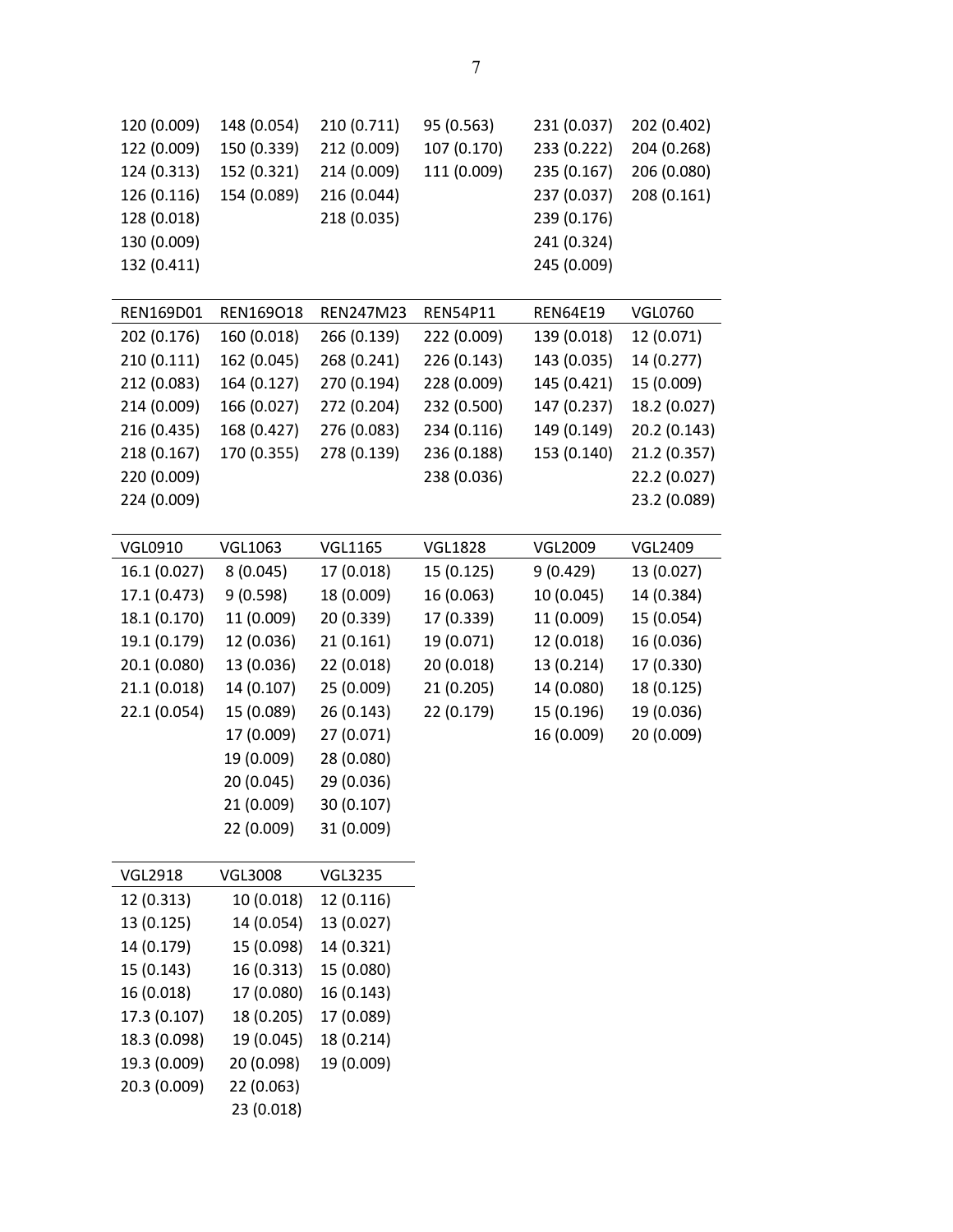#### 24 (0.009)

The number of possible alleles identified at each locus was higher than many other breeds usually only one allele occurred at frequencies greater than 30% of the population, while the remaining alleles at each locus were reasonably dispersed in frequency. The average number of alleles known to currently exist at these 33 loci for all dog is 15.4, but only an average of 7.52 of these have been inherited through descent at each locus by Border Collie. Therefore, the 57 Border Collie as a group possessed 7.52/15.4= 48.8% of all possible alleles for dogs. This means that only about one-half of known canid genetic diversity has been lost up to this point in the breed's evolution. The amount of retained canid genetic diversity is higher than the Swedish Vallhund (31.9%); similar to the Flat coated retriever (38.6%), Irish red and white setter (34.8%) and Magyar agar (40.4%); but somewhat lower than popular breeds such as the Golden retriever (54.5%), toy poodle (55.6%) and (Standard poodle (58%). Taking all of this information together, it appears that Border Collie are among the more genetically diverse dog breeds by virtue of the available canid genetic diversity.

#### **B. Assessment of population diversity using standard genetic parameters**

Allele and allele frequencies at each of the 33 STR loci are listed in Table 1 and used to determine standard genetic parameters of heterozygosity (Table 2), such as the number of alleles found at each STR locus (Na); the number of effective alleles (Ne) per locus (i.e., the number of alleles that contribute most to genetic differences); the observed or actual heterozygosity (Ho) that was found; and the heterozygosity that would be expected (He) if the parents of the existing population were randomly selected. The value F is a coefficient of inbreeding derived from the Ho and He values. A value of  $+1.0$  would occur only if every individual were genetically indistinguishable at each of the 33 STR loci, while a value of -1.0 would be seen when all of the dogs were completely different at each of the 33 loci. A value of 0.00 would be seen if the overall selection of sires and dams for the 57 individual dogs was as random as possible given the existing gene pool.

The observed (actual) heterozygosity in this group of 57 dogs was 0.68, while the expected heterozygosity (He) for a population in Hardy-Weinberg equilibrium (HWE) was 0.71. The principle behind HWE states that allele and genotype frequencies in a population will remain constant from generation to generation in the absence of other evolutionary influences and that Ho will equal He and the value for F will be zero. Although usually applied to spontaneous mutations in large random breeding natural populations, it is often used by breeders to define a contained population that is not being subjected to intense artificial selection for traits possessed by a small subset of the population. The observed or actual heterozygosity (Ho) was very close to the expectation (He) of a population in HEW and this yielded a coefficient of inbreeding (F) of -0.02. Therefore, this group of dogs was, on average, 2% more outbred or heterozygous than expected for HWE. Although the standard genetic assessment values indicate that these 57 Border Collie were as genetically different from each other as possible, this conclusion is based on the population as a whole and not on individual dogs making up the population. Interrelatedness (IR) scores will provide a better picture of heterozygosity among individual dogs (see section D-1).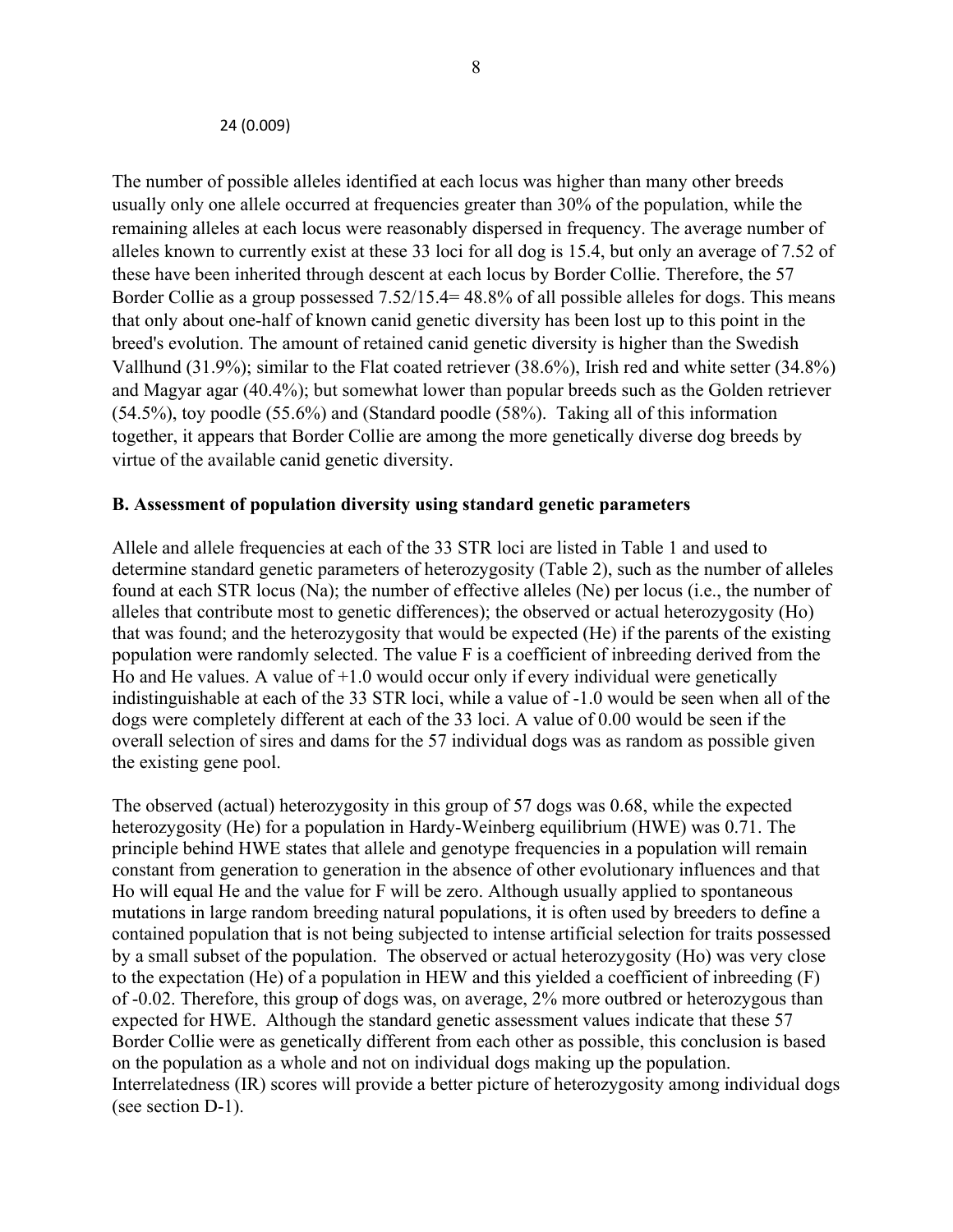|      |     | Na   | Ne   | Ho   | <b>He</b> |      |
|------|-----|------|------|------|-----------|------|
| Mean | 57. | 7.52 | 3.76 | 0.68 | 0.71      | 0.04 |
| -SE  |     | 0.34 | 0.19 | 0.02 | 0.02      | 0.02 |

**Table 2.** Standard Genetic Assessment values for 57 Border Collie based on 33 autosomal STR loci

#### **B. Standard genetic assessment values for individual STR loci**

The allele frequencies can be also used to do a standard genetic assessment of heterozygosity at each STR locus (Table 3). This provides an estimate of genetic similarities in specific regions of the genome associated with each STR marker. Phenotypic differences equate to genotypic differences - therefore, loci that have alleles shared by a large proportion of individuals, are under strong positive selection and are most likely regions of the genome that are associated with breed-specific phenotypes (traits). The Na values for an individual STR locus for this population of 57 Border Collie ranged from a low of 4 to a high of 12 alleles per locus, while the Ne ranged from 1.75 to 5.17 alleles per locus. It is important to remember that each STR locus can have from 7-27 different alleles (avg. 15.4 alleles/locus) when testing across all dogs. The observed heterozygosity (Ho) for an individual STR locus ranged from 0.32 to 0.85, while expected heterozygosity (He) ranged from 0.43 to 0.83 (Table 3). This meant that some loci were contributing more to heterozygosity than others. The relatively high observed heterozygosity scores for all loci with the exception of AHTk211 indicates a significant degree of genotypic diversity across the genome, which in turn suggests a greater than usual degree of phenotypic diversity. Twenty-four loci had positive F values and nine were negative. The low F values at each locus except for AHTk211 (F=0.25) also indicate that most these regions of the genome have not been under strong artificial positive selection during the period of breed development.

| #            | Locus            | N  | Na | Ne   | Ho   | He   | F       |
|--------------|------------------|----|----|------|------|------|---------|
| 1            | <b>AHT121</b>    | 57 | 10 | 5.36 | 0.77 | 0.81 | 0.06    |
| $\mathbf{2}$ | <b>AHT137</b>    | 57 | 7  | 3.92 | 0.65 | 0.75 | 0.13    |
| 3            | <b>AHTH130</b>   | 57 | 9  | 4.91 | 0.79 | 0.80 | 0.01    |
| 4            | <b>AHTh171-A</b> | 57 | 10 | 3.28 | 0.68 | 0.70 | 0.02    |
| 5            | <b>AHTh260</b>   | 57 | 8  | 4.15 | 0.80 | 0.76 | $-0.05$ |
| 6            | <b>AHTk211</b>   | 57 | 6  | 1.75 | 0.32 | 0.43 | 0.25    |
| 7            | <b>AHTk253</b>   | 57 | 5  | 2.95 | 0.66 | 0.66 | 0.00    |
| 8            | C22.279          | 57 | 7  | 2.56 | 0.68 | 0.61 | $-0.11$ |
| 9            | <b>FH2001</b>    | 57 | 6  | 2.73 | 0.63 | 0.63 | 0.01    |
| 10           | <b>FH2054</b>    | 57 | 9  | 3.66 | 0.66 | 0.73 | 0.09    |
| 11           | <b>FH2848</b>    | 57 | 7  | 4.79 | 0.82 | 0.79 | $-0.03$ |
| 12           | <b>INRA21</b>    | 57 | 5  | 1.87 | 0.42 | 0.47 | 0.10    |
| 13           | <b>INU005</b>    | 57 | 8  | 3.40 | 0.75 | 0.71 | $-0.06$ |
| 14           | <b>INU030</b>    | 57 | 5  | 3.73 | 0.84 | 0.73 | $-0.15$ |
| 15           | <b>INU055</b>    | 57 | 6  | 1.83 | 0.49 | 0.46 | $-0.08$ |
| 16           | <b>LEI004</b>    | 57 | 4  | 2.43 | 0.59 | 0.59 | 0.00    |

Table 3. Standard Genetic Assessment of individual autosomal STR loci for 57 Border Collie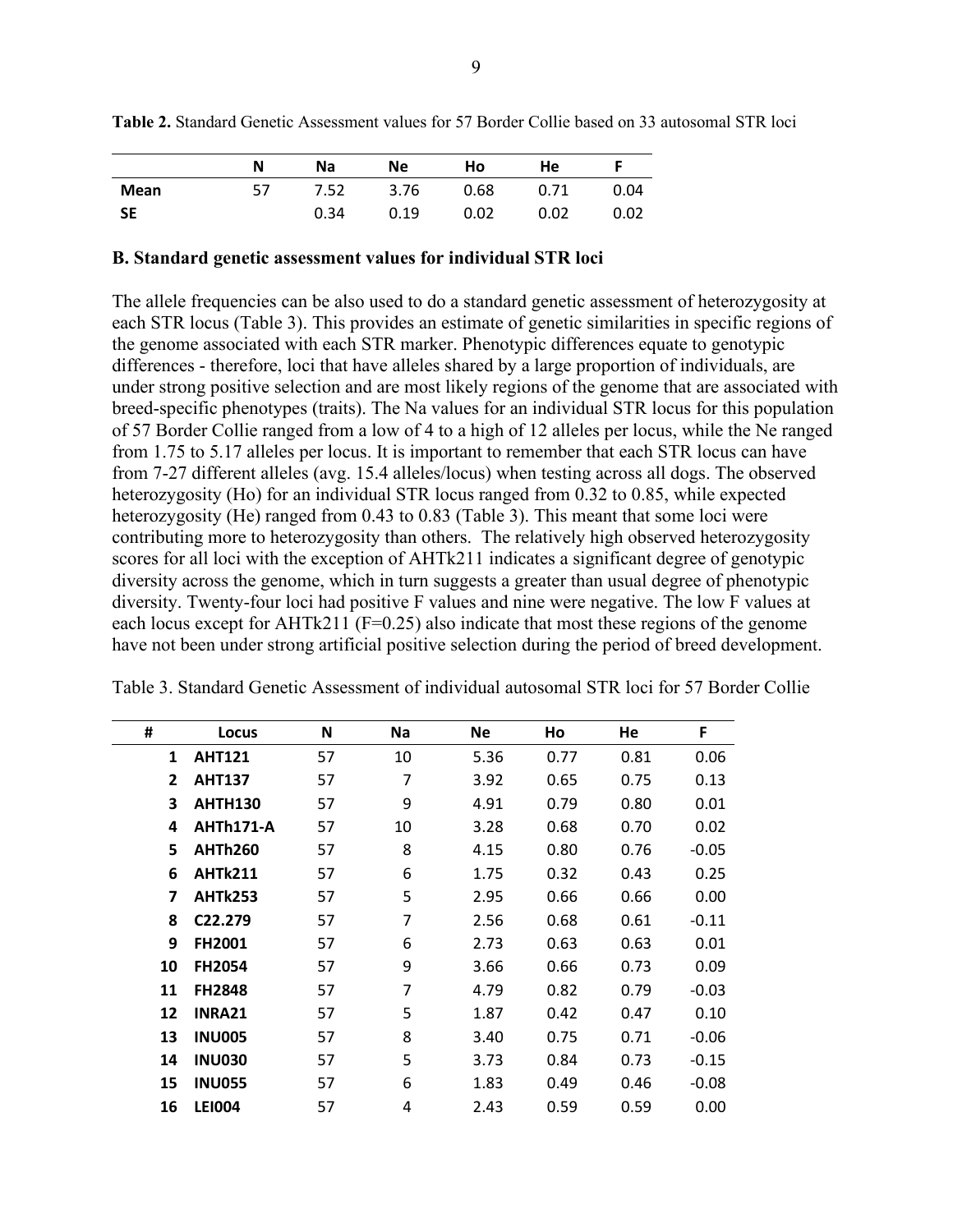| 17 | <b>REN105L03</b> | 57 | 8              | 4.61 | 0.67 | 0.78 | 0.15    |
|----|------------------|----|----------------|------|------|------|---------|
| 18 | <b>REN162C04</b> | 57 | 5              | 3.66 | 0.59 | 0.73 | 0.19    |
| 19 | <b>REN169D01</b> | 57 | 8              | 3.74 | 0.76 | 0.73 | $-0.04$ |
| 20 | <b>REN169018</b> | 57 | 6              | 3.05 | 0.62 | 0.67 | 0.08    |
| 21 | <b>REN247M23</b> | 57 | 6              | 5.47 | 0.85 | 0.82 | $-0.04$ |
| 22 | <b>REN54P11</b>  | 57 | 7              | 3.12 | 0.66 | 0.68 | 0.03    |
| 23 | <b>REN64E19</b>  | 57 | 6              | 3.61 | 0.68 | 0.72 | 0.05    |
| 24 | <b>VGL0760</b>   | 57 | 8              | 4.18 | 0.71 | 0.76 | 0.06    |
| 25 | <b>VGL0910</b>   | 57 | $\overline{7}$ | 3.39 | 0.66 | 0.70 | 0.06    |
| 26 | <b>VGL1063</b>   | 57 | 12             | 2.60 | 0.59 | 0.62 | 0.04    |
| 27 | <b>VGL1165</b>   | 57 | 12             | 5.36 | 0.75 | 0.81 | 0.08    |
| 28 | <b>VGL1828</b>   | 57 | 7              | 4.67 | 0.66 | 0.79 | 0.16    |
| 29 | <b>VGL2009</b>   | 57 | 8              | 3.61 | 0.68 | 0.72 | 0.06    |
| 30 | <b>VGL2409</b>   | 57 | 8              | 3.59 | 0.77 | 0.72 | $-0.06$ |
| 31 | <b>VGL2918</b>   | 57 | 9              | 5.34 | 0.75 | 0.81 | 0.08    |
| 32 | <b>VGL3008</b>   | 57 | 11             | 5.71 | 0.82 | 0.83 | 0.00    |
| 33 | <b>VGL3235</b>   | 57 | 8              | 5.04 | 0.75 | 0.80 | 0.06    |

#### **D. Differences in population structure as determined by principal coordinate analysis (PCoA)**

PCoA measures the genetic relatedness of individuals in a population. The data is computed in a spherical form, but it is often presented in the two dimensions that most closely represent its three-dimensional form (usually coordinates 1 and 2). The more closely individuals cluster together around the XY axis, the more related they are to each other. Figure 3 is a PCoA graph comparing inter- and intra-relatedness of three breeds - Border Collie, Collie and Scottish Collie. Border Collie appeared as a distinct breed but with a significant amount of intra-breed diversity similar to Labrador and Golden retrievers. In contrast, the Collie and Scottish Collie clustered as a single breed, but one made up of distinct subpopulations similar to North American and European Italian greyhounds or performance and conformation types of Golden retrievers. However, this segregation has not yet reached the level of varieties within a breed, such as seen with American and Japanese Akita, or Black and Salt and Pepper Giant Schnauzers. Interestingly, Border Collie appear more closely related to Scottish Collie than Collie, an indication of how far conformation breeding of Collie has narrowed their genetic diversity from the more performance related Collie of the past.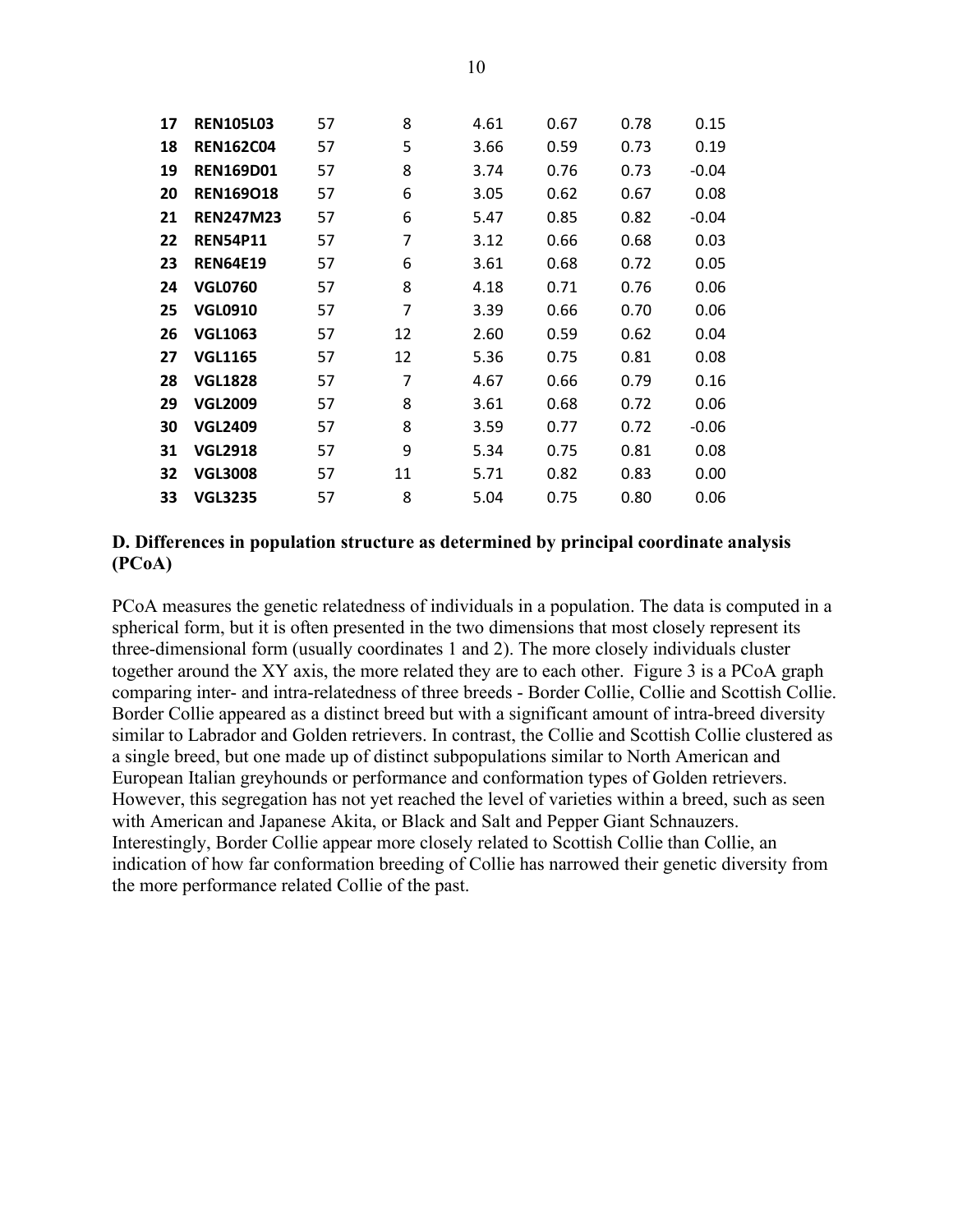

**Fig. 3.** PCoA graph comparing relatedness of Border Collie (n=57), Scotch Collie (n=43), and Collie  $(n=55)$ .

A second PCoA comparison was made by adding in a fourth breed, the Italian greyhound (Fig. 4). The Italian greyhound clusters with the Collie in the genetically related herding-sighthound group. This comparison of four breeds caused related breeds and individuals to cluster closer to each other. Although individuals in each breed did form tighter groups, the breed relationships persisted, and individual Border Collie still demonstrated significant genetic differences. Scottish Collie and Collie still clustered closely together with the latter still appearing as a distinct subpopulation within the Scottish Collie. The Border Collie, Italian greyhound and Scottish Collie/Collie remained genetically distinct breeds, although a small number of individuals among both Scottish Collie and Border Collie were now more closely aligned with each other. These individuals shared more of the original Collie genes.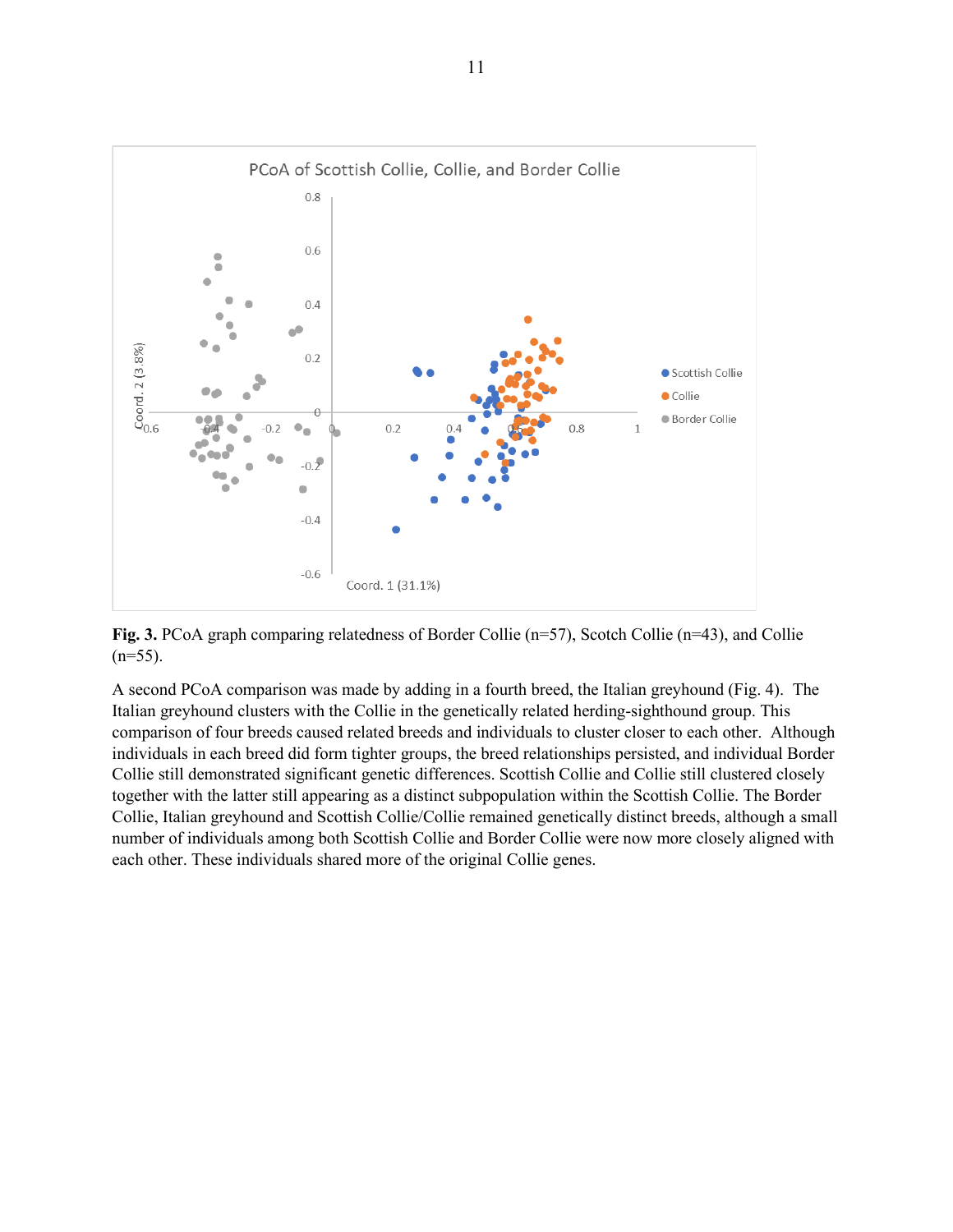

**Fig. 4.** PCoA comparison of the Italian greyhound, Scotch Collie, Collie and Border Collie.

### **D. Internal relatedness (IR) of individuals and the population as a whole**

## *1. IR testing*

Genetic assessments such as those presented in Tables 1-3 are indicators of population-wide heterozygosity and do not reflect the genetic diversity being provided to individuals by their parents. Internal Relatedness (IR) is a calculation that has been used to determine the degree to which the two parents of an individual dog were related. The IR calculation takes into consideration homozygosity at each locus and gives more importance to rare and uncommon alleles. Rare and uncommon alleles would presumably be present in less related individuals. IR scores of all individuals in a population can be graphed to form a curve ranging from -1.0 to +1.0. A dog with a value of -1.0 would have parents that were totally unrelated at all 33 STR loci, while a dog with an IR value of +1.0 has parents that were genetically identical at all loci. An IR value of +0.25 would be found among offspring of full sibling parents from a random breeding population. IR values >0.25 occur when the parents of the full sibling parents were themselves highly inbred. The higher the IR value above 0.25 the more closely related were the parents and grandparents of the siblings.

Table 4 lists the IR values for the 57 Border Collie that were initially tested. The most outbred dog in the population had an IR score of -0.206, while the most inbred dog in the group had an IR score of 0.281, while the mean (average) IR score for the group was 0.033. This means that one quarter of the dogs had IR values 0.107-0.281 making them inbred to the level of puppies from first cousin to full sibling parents.Therefore, IR values give a different picture that seen with the average scores determined by the standard genetic assessment (Table 2). While the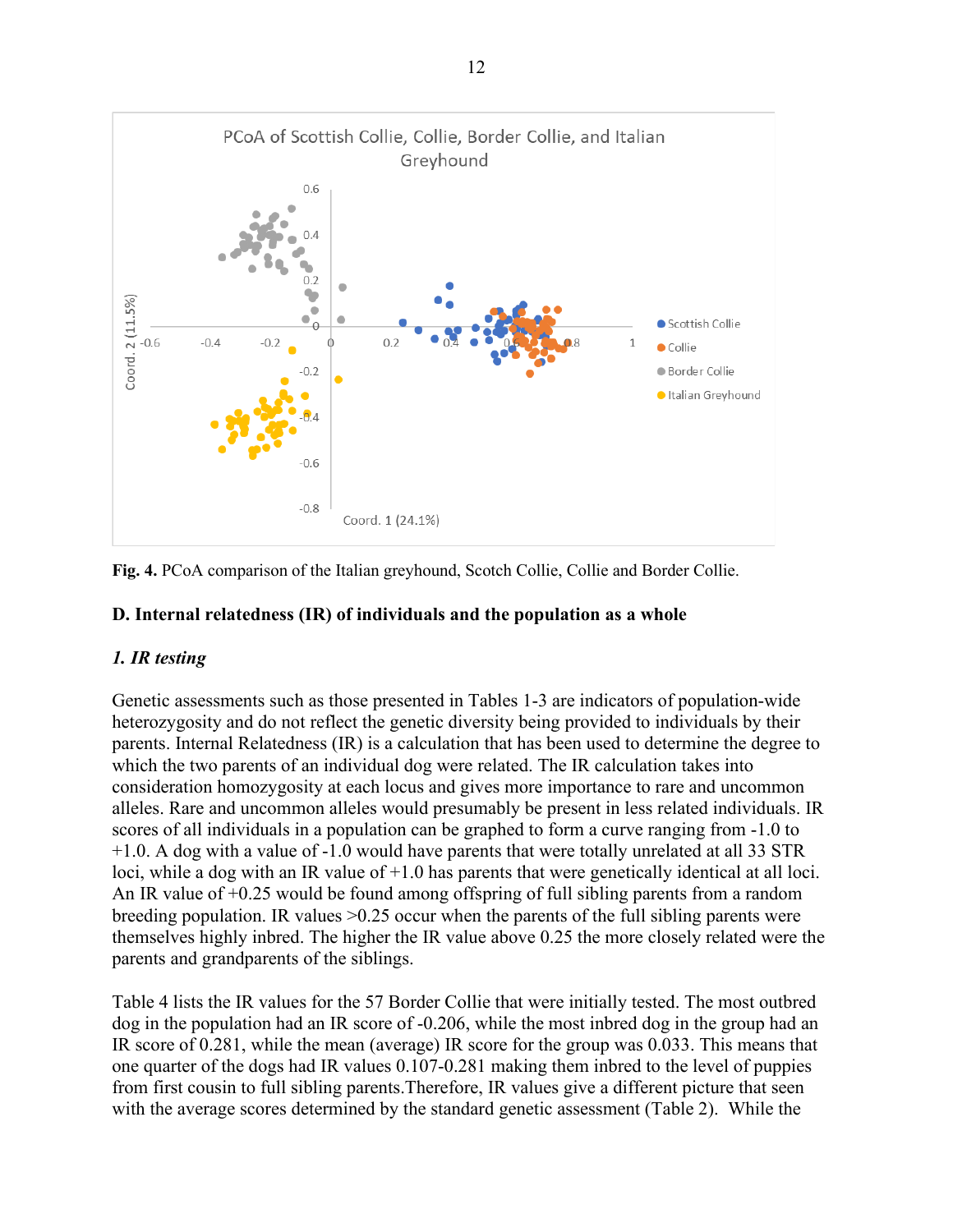standard genetic assessments indicated a population in HWE, the IR scores showed a population of individuals that ranged from reasonably outbred to highly inbred. The more inbred dogs are balanced by outbred dogs, making it appear that the overall population was in HWE. This is a common feature of all dog breeds. This is a common feature with most pure breeds of dogs.

**Table 4.** Internal relatedness (IR) values calculated using allele numbers and frequencies for 57 Border Collie. The IR values can be adjusted to reflect how these same dogs would score if they were to exist in a large population of village dogs (IR village dog or IRVD)

| Quartile |              | IR     | IRVD   |
|----------|--------------|--------|--------|
|          |              |        |        |
| Min      | Most outbred | -0.206 | -0.050 |
| 1st Qu   |              | -0.100 | 0.200  |
| Mean     |              | 0.033  | 0.250  |
| 3rd Qu   |              | 0.100  | 0.300  |
| Max      | Most inbred  | 0.281  | 0.475  |



Fig. 5. Distribution of IR (red line) and IR-village dog (IRVD) (blue line) values for Border Collie (n=57). The area under the curve (black) represents the degree of allele sharing (43.4%) between Border Collie and village dogs.

### *2. Adjusted IR values (IRVD) as a measure of genetic diversity lost during breed evolution from time of origin to the present time.*

It is possible to determine the amount of canid genetic diversity a breed has retained as it evolved to present day. This is done by assuming that individual Scottish collie are actual members of the current village dog population found in the Middle East, SE Asia and the Island Pacific nations. The IR values and IR values adjusted to village dogs (IRVD) (Table 4) can then be graphed and the graphs overlaid (Fig. 5). One quarter of the most related (most inbred) dogs had IRVD scores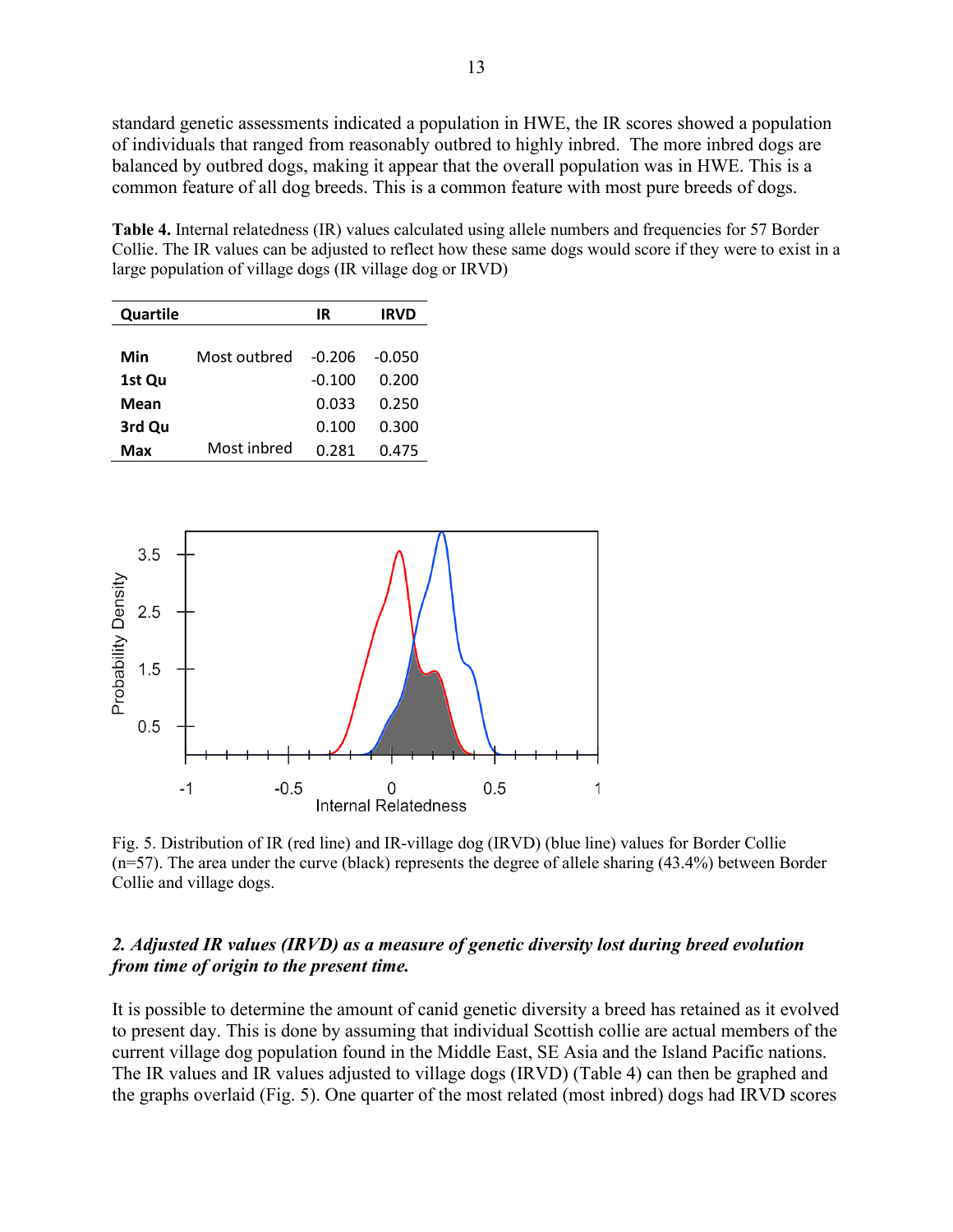0.300 to 0.475 and one quarter of the least related (most outbred) dogs had scores 0.200 to -0.050 (Table 4). Therefore, if this group of dogs had been selected from among village dogs, over onehalf of them would be considered more inbred than offspring of full sibling parents.

The IRVD curve for the Border Collie tested was shifted to the right of the IR curve, and the area of overlap was 43.4% (Fig. 5). This figure is comparable to the 48.8% of retained genetic diversity calculated using a somewhat different population, i.e., all canids ever tested at the VGL (Tables 1, 2). This level of retained village dog genetic diversity is lower than the 60% observed in the Miniature/toy poodle or 54% in Labrador Retriever, but higher than the 26.8% of Scottish Collie, 23% for Irish wolfhound, 15% in Doberman Pinchers and 7% in Swedish Vallhund. All pure breeds of dogs have come from relatively small founder populations and have therefore had limited genetic diversity from the time registries were created and closed. Greatly varying amounts of genetic diversity may have been lost subsequently through artificial genetic bottlenecks such as cataclysmic events (e.g., world wars) or inbreeding for a specific show conformation (e.g., popular sire effects).

## **E. DLA Class I and II Haplotype frequencies and genetic diversity**

The DLA consists of four gene rich regions making up a small part of canine chromosome 12. Two of these regions contain genes that help regulate normal cell- (Class I) and antibodymediated (Class II) immunity. Polymorphisms in these regions have also been associated with abnormal immune responses responsible for autoimmune diseases, allergies, and resistance/susceptibility to infectious diseases. The Class I region contains several genes, but only one, DLA-88, is highly polymorphic (with many allelic forms) and is therefore most important for immune regulation. The region of DLA class I that contains the DLA-88 gene is associated with four STR loci (Table 6). The DLA II region, which contains three polymorphic genes (DQA1, DRB1, and DRB2) is defined by three STR loci (Table 6).

**Table 6.** Specific STR loci that are associated with the DLA class I and II regions, including alleles identified for Border Collie at each locus and their frequencies. Allele numbers and frequencies are used to do a standard genetic assessment of heterozygosity within the DLA region (Table 7).

| #            | Locus             | N   | Na. | <b>Ne</b> | Ho   | He   | F       |
|--------------|-------------------|-----|-----|-----------|------|------|---------|
| 1            | <b>DLA I-3CCA</b> | 57  | 5.  | 3.03      | 0.69 | 0.67 | $-0.03$ |
| $\mathbf{2}$ | <b>DLA I-4ACA</b> | 57  | 6   | 3.15      | 0.71 | 0.68 | $-0.05$ |
| 3            | <b>DLA I-4BCT</b> | 57  | 6.  | 3.45      | 0.77 | 0.71 | $-0.08$ |
| 4            | <b>DLA1131</b>    | 57  | 7   | 3.06      | 0.63 | 0.67 | 0.072   |
| 5.           | <b>5ACA</b>       | 57  | 5.  | 2.33      | 0.57 | 0.57 | $-0.01$ |
| 6            | <b>5ACT</b>       | .57 | 4   | 3         | 0.59 | 0.67 | 0.117   |
| 7            | 5BCA              | 57  | 5.  | 3 1 2     | 0.74 | 0.68 | -0.09   |

## *1. Heterozygosity in the DLA region*

The expectation is that allele and allele frequencies for STR loci in the DLA region are in equilibrium with other STR loci due to random mating over a long period of time. This can be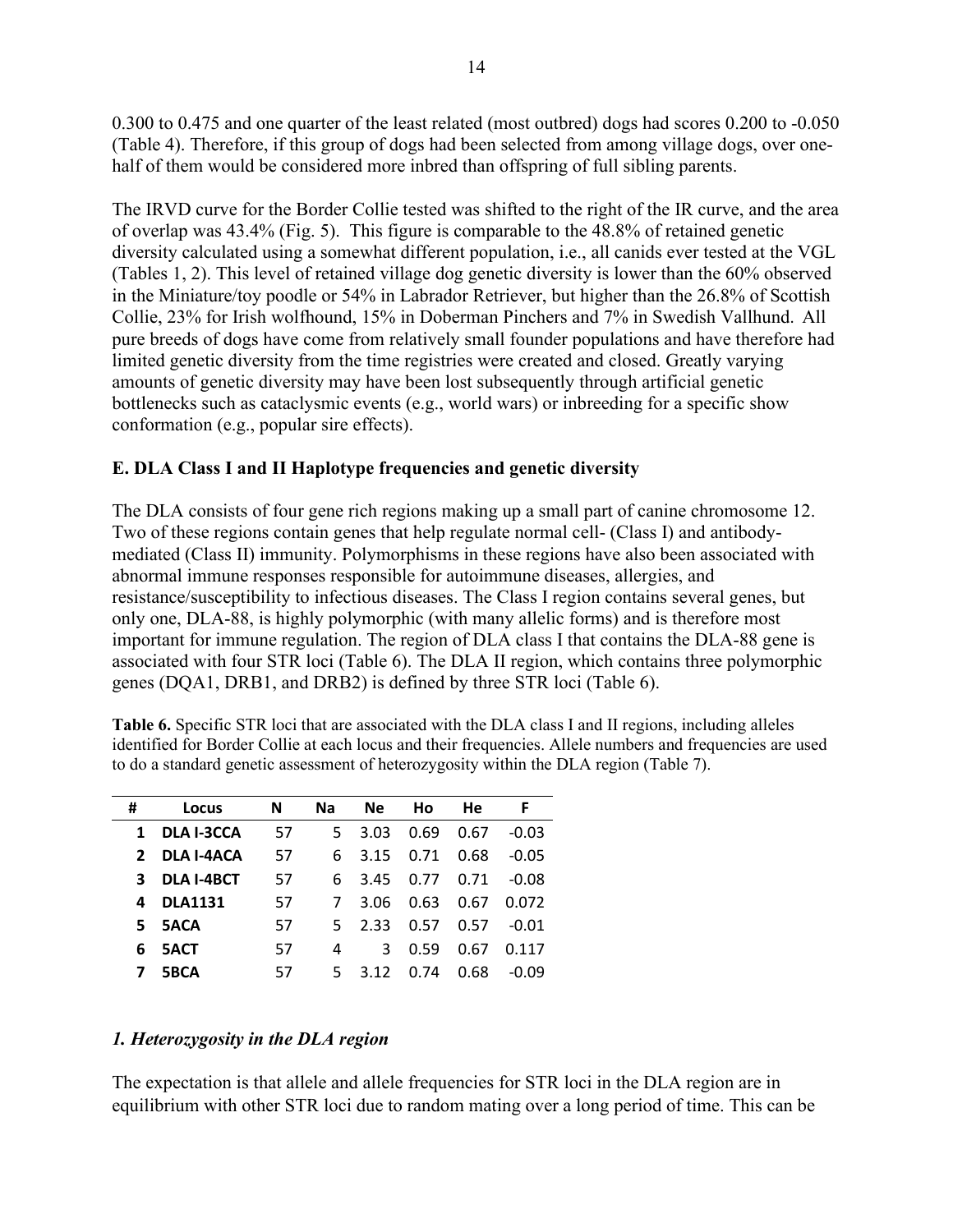tested by doing a standard genetic assessment of STR loci across many regions of the genome (Table 2) as well as in the DLA region (Table 7). This comparison indicates that the DLA region is equally heterozygous as the rest of the genome (Ho=0.67 vs. 0.68). The proportion of alleles (Ne) that are major determinants of heterozygosity was also similar than observed for the 33 autosomal STR loci (56% vs. 50%) and the observed heterozygosity at each locus is much lower (0.67 vs. 0.68). The F values for autosomal STRs was 0.04 and DLA STRs -0.01, or both essentially zero. These values indicate that heterozygosity within the DLA class I and II regions is in equilibrium with the rest of the genome.

Table 7. Standard genetic assessment of alleles and allele frequencies in the DLA class I and II regions for 57 Border Collie.

|     | N. |  | Na Ne Ho He F                            |  |
|-----|----|--|------------------------------------------|--|
|     |    |  | <b>Mean</b> 57 5.43 3.02 0.67 0.67 -0.01 |  |
| -SE |    |  | $0.34$ $0.12$ $0.03$ $0.02$ $0.02$       |  |

### *2. DLA class I and II haplotypes in Border Collie*

Specific alleles at the three STR loci associated with the DLA class I region and the four STR loci that define the DLA class II region are in strong linkage disequilibrium (LD) forming specific haplotypes (Table 7). A haplotype is a group of genes within an organism that is inherited together from a single parent. The STR-based haplotype nomenclature used in this breed diversity analysis is based on numerical ranking with the first haplotypes identified in Standard Poodles being named 1001, 1002, ... for class I haplotypes and 2001, 2002, ... for class II haplotypes. It is common for various dog breeds to share common and even rare haplotypes, depending on common ancestry.

**Table 7.** DLA class I and Class II haplotypes and their frequencies in 51 Border Collie **(Updated Dec 4, 2019)**

| DLA<br>Class | <b>STR Alleles</b> | <b>Allele</b><br>trequency |
|--------------|--------------------|----------------------------|
| DLA-I        |                    |                            |
| 1008         | 386 373 289 182    | 0.01                       |
| 1011         | 376 365 281 180    | 0.08                       |
| 1012         | 388 369 289 188    | 0.03                       |
| 1014         | 375 373 287 178    | 0.09                       |
| 1030         | 380 373 293 178    | 0.01                       |
| 1045         | 376 371 277 186    | 0.16                       |
| 1052         | 380 372 289 184    | 0.01                       |
| 1068         | 380 373 287 181    | 0.25                       |
| 1092         | 376 379 277 181    | 0.01                       |
| 1104         | 386 373 289 186    | 0.12                       |
| 1222         | 386 379 277 181    | 0.01                       |
| 1236         | 376 379 289 181    | 0.21                       |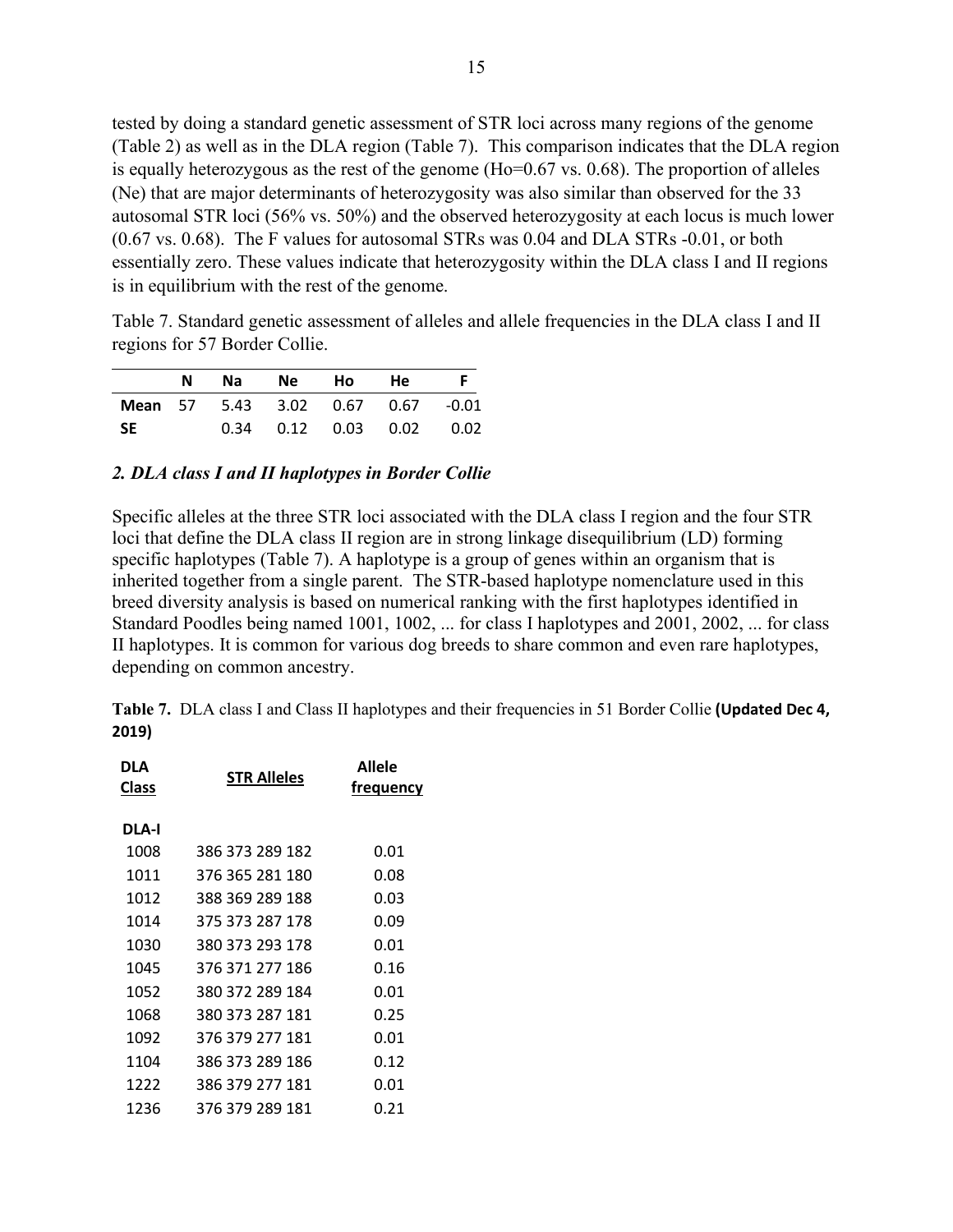| 1237   | 376 379 277 178 | 0.01 |
|--------|-----------------|------|
| 1238   | 376 371 277 184 | 0.01 |
| 1239   | 376 371 277 181 | 0.01 |
| DLA-II |                 |      |
| 2001   | - 343 324 284   | 0.22 |
| 2002   | 343 327 280     | 0.13 |
| 2003   | 343 324 282     | 0.03 |
| 2005   | 339 322 280     | 0.01 |
| 2017   | 343 322 280     | 0.22 |
| 2022   | 339 327 282     | 0.01 |
| 2023   | 341 323 282     | 0.01 |
| 2031   | 339 322 282     | 0.01 |
| 2033   | 339 323 282     | 0.01 |
| 2037   | 341 327 280     | 0.09 |
| 2039   | 345 327 276     | 0.15 |
| 2053   | 343 324 280     | 0.03 |
| 2067   | 343 322 284     | 0.01 |
| 2075   | 341 327 282     | 0.01 |
| 2096   | 351 322 280     | 0.03 |
| 2125   | 351 322 286     | 0.05 |

The 51 Border Collie in this study possessed 15 DLA class I and 16 DLA class II haplotypes (Table 7). The numbers of DLA class I ( $n=15$ ) and II ( $n=16$ ) haplotypes found in Border Collie were higher than the Swedish Vallhund (6,4) and Shiloh shepherd (7, 6); similar to the Giant Schnauzer (14/15), Samoyed (13/12) and Shiba Inu (16/15); and lower than Golden Retriever (26/23) and Miniature Poodle (33/ 23).

Four minor class I (1236-1239)) and one minor class II (2125) have not been identified to date by the VGL in other breeds, while the majority of haplotypes were shared with a number of other breeds (Table 8). Four class I (1045, 1068,1104, 1236) and four class II (2001, 2002, 2017, 2039) haplotypes occurred in frequencies over 10% and were collectively found in around 70% of the dogs tested. All of the remaining haplotypes occurred at incidences ranging from 1-9%.

## *3. DLA class I and II haplotype sharing between breeds*

DLA haplotypes are much more conserved than most other regions of the genome and each DLA region inherited as a block of linked genes from each parent and passed on by descent over many generations. Although recombination occurs slowly between class I and II regions of the DLA, it would be very low during the last 200 years when most breeds were created. Therefore, DLA haplotypes can be used to estimate the founder/founder lines that were used to create a breed and the importance of the various lines in subsequent breed evolution. DLA haplotypes can also be used to determine possible common ancestry between breeds.

### *b. DLA class I and II haplotype sharing with other breeds*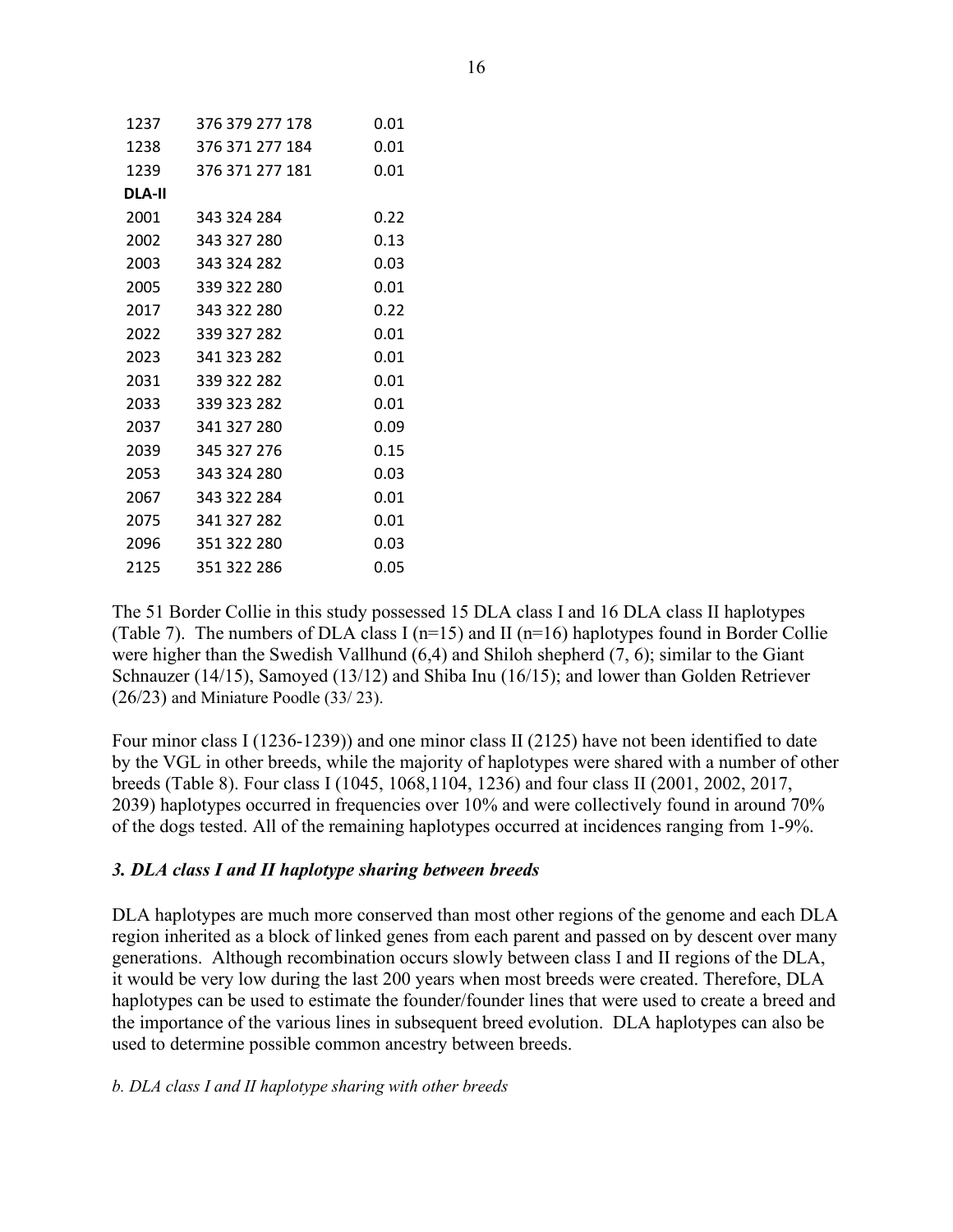The Border shares DLA class I and II haplotypes with over 37 different breeds, and with the exception of minor sharing with Akita, all of them are from continental Europe and the UK (Table 8). The greatest number of shared haplotypes was with the Toy; Miniature and Standard Poodles, Golden and Labrador retrievers, Italian greyhound, Shiloh shepherd, Biewer terriers, Giant Schnauzer, Bulldog, and Havanese.

**Table 8**. DLA class I and II haplotype sharing between Border Collie and other breeds that have been tested by the VGL

| <b>DIA1#</b> | <b>STR types</b>     | <b>Black</b><br>Russian<br>Terrier<br>$(n=134)$ | akeland<br><b>Tecrier</b><br>$(n-75)$ | Retriever<br>$(n-181)$         | White<br>Pinachee<br>fo-6183<br>Setter<br>[0.00]                                     | Coated<br>Retriever<br>(n=547)       | <b>Havanese Samoved</b><br>$(n - 448)$                                                                                                                                                                                               | $(n-189)$            | Saint<br>Bernard<br>$(n+52)$   | Shiba Inu<br>$(n - 107)$      | Giant<br>Schrauzer<br>$(n-220)$   | Polish<br>Lowland<br>Sheepdog<br>$(n - 68)$<br>$(n=19)$                 | Bulldog<br>$(n - 163)$        | Biewer<br>$(n-121)$ | <b>Distant</b><br>Yorshire<br>Terrier<br>$(n=53)$ | Biewer<br><b>Terrier</b><br>$(n - 107)$ | <b>Yorkshire</b><br><b>Terrier</b><br>$(n-16)$ | <b>Italian</b><br>Greyhound Klee Kai<br>$(n - 943)$      | Alaskan<br>$(n-548)$               | Shepherd<br><b>ISSA</b><br>$(n = 183)$ | Magyar<br>Agar<br>$(n+60)$   | English<br>Mastifi<br>$(n - 20)$ |          |             | $(n-101)$                   | Akita<br>$(n - 366)$ | Picard<br>(0.62)             | Golden<br>Retriever<br>$(n-718)$        | $(n-12)$ | <b>Wolfbou</b><br>nd (n=55)                 | Border<br>Collie<br>$(n-51)$                            | Ministur<br>e Poodle<br>$(n - 283)$ | Collie<br>(0.42)  | $n - 66$  | Vallhund<br>$(n = 225)$ | Poodle<br>$(n - 2884)$   | Toy<br>Poodle<br>$(n-142)$ |
|--------------|----------------------|-------------------------------------------------|---------------------------------------|--------------------------------|--------------------------------------------------------------------------------------|--------------------------------------|--------------------------------------------------------------------------------------------------------------------------------------------------------------------------------------------------------------------------------------|----------------------|--------------------------------|-------------------------------|-----------------------------------|-------------------------------------------------------------------------|-------------------------------|---------------------|---------------------------------------------------|-----------------------------------------|------------------------------------------------|----------------------------------------------------------|------------------------------------|----------------------------------------|------------------------------|----------------------------------|----------|-------------|-----------------------------|----------------------|------------------------------|-----------------------------------------|----------|---------------------------------------------|---------------------------------------------------------|-------------------------------------|-------------------|-----------|-------------------------|--------------------------|----------------------------|
|              | 1008 386 373 289 182 |                                                 |                                       | 0.064                          | 0.583                                                                                |                                      |                                                                                                                                                                                                                                      | <b>Section</b>       |                                |                               | $0.045 -$                         |                                                                         | 0.006                         | 0.008               |                                                   |                                         | 0.06                                           | 0.1267                                                   | $0.0611 -$                         |                                        |                              |                                  | 0.11     | 0.009       |                             |                      |                              | $0.0014 -$                              |          |                                             | 0.01                                                    |                                     | $0.01 -$          |           |                         | 0.0168                   | 0.01                       |
|              | 1011 376 565 281 180 |                                                 |                                       |                                | 0.033                                                                                |                                      | 0.001                                                                                                                                                                                                                                | 0.272                | $0.067 -$                      |                               | $0.011 -$                         |                                                                         |                               |                     |                                                   |                                         |                                                |                                                          | 0.0584                             |                                        |                              |                                  | $0.1 -$  |             |                             |                      |                              | $0.0007 -$                              |          |                                             | 0.078                                                   | $0.003 -$                           |                   |           |                         | 0.0186                   | 0.021                      |
|              | 1012 188 169 289 188 |                                                 | $0.74 -$                              |                                |                                                                                      | <b>140</b>                           | 0.016                                                                                                                                                                                                                                | 0.013                |                                |                               |                                   |                                                                         | 0.414                         | 0.19                | 0.157                                             | 0.229                                   | 0.28                                           | $0.0074 -$                                               |                                    |                                        |                              |                                  |          |             |                             |                      |                              | $0.0014 -$                              |          | <b>140</b>                                  | 0.029                                                   | 0.054                               |                   |           |                         | 0.0094                   | 0.021                      |
|              | 1014 375 373 287 178 | 0.037                                           |                                       |                                | 0.042                                                                                | <b>Tax</b>                           | 0.032                                                                                                                                                                                                                                | 0.003                |                                |                               | 0.252                             |                                                                         |                               | 0.025               |                                                   |                                         |                                                |                                                          | 0.3741                             |                                        |                              |                                  | 0.37     |             |                             |                      |                              | $0.0397 -$                              |          | <b>Tax</b>                                  | 0.088                                                   | 6.003                               |                   |           |                         | 0.0095                   | 0.045                      |
|              | 1030 380 373 293 178 |                                                 |                                       | $0.033 -$                      |                                                                                      | $0.0914 -$                           | $0.003 -$                                                                                                                                                                                                                            |                      |                                |                               |                                   |                                                                         |                               | 0.459               | 0.349                                             | 0.472                                   | 0.31                                           | $0.026 -$                                                |                                    |                                        |                              | $0.13 -$                         |          | $0.027 -$   |                             |                      |                              | $0.0007 -$                              |          | .                                           | 0.01                                                    |                                     |                   | $0.03 -$  |                         | $0.0026 -$               |                            |
|              | 1045 376 371 277 186 |                                                 |                                       | 0.008                          |                                                                                      |                                      |                                                                                                                                                                                                                                      |                      |                                |                               |                                   |                                                                         |                               |                     |                                                   |                                         |                                                |                                                          |                                    | 0.003                                  |                              |                                  |          | a.ms        |                             |                      |                              |                                         | $0.95 -$ |                                             | 0.157                                                   | 0.003                               | $0.79 -$          |           |                         | 0.001                    | 0.03                       |
|              | 1052 380 372 289 184 |                                                 | 0.02                                  |                                |                                                                                      | $0.0016 -$                           | 0.007                                                                                                                                                                                                                                |                      |                                |                               |                                   |                                                                         |                               |                     |                                                   |                                         |                                                | 0.1888                                                   |                                    | 0.363                                  | 0.05                         |                                  |          |             |                             |                      |                              | .                                       |          | 0.355                                       | 0.01                                                    |                                     |                   |           |                         |                          |                            |
|              | 1068 180 373 287 181 |                                                 |                                       | $0.087 -$                      |                                                                                      | 0.2705                               | 0.018                                                                                                                                                                                                                                | 0.042                | $0.163 -$                      |                               | $0.041 -$                         |                                                                         |                               |                     | $0.009 -$                                         |                                         |                                                |                                                          |                                    | 0.249                                  |                              |                                  | $0.01 -$ |             |                             |                      |                              | $0.0522 -$                              |          | 0.082                                       | 0.245                                                   | $0.016 -$                           | l an              |           | $0.349 -$               |                          | 0.011                      |
|              | 1092 376 379 277 181 | $0.243 -$                                       |                                       | <b>Contract</b>                |                                                                                      | <b>Contract</b>                      | 0.095                                                                                                                                                                                                                                |                      |                                |                               | $0.245 -$                         |                                                                         | 0.006                         |                     | 0.038                                             |                                         | 0.06                                           |                                                          |                                    |                                        |                              |                                  |          |             |                             | 0.311                |                              | $\sim$                                  |          | <b>Contract</b>                             | 0.01                                                    |                                     |                   | 6.038     |                         | 0.0002                   |                            |
|              | 1104 386 373 289 186 |                                                 | $0.033 -$                             |                                |                                                                                      |                                      |                                                                                                                                                                                                                                      |                      |                                |                               |                                   |                                                                         | 0.003                         | 0.012               | 0.019                                             | 0.005                                   |                                                | $0.0021 -$                                               |                                    |                                        | $0.142 -$                    |                                  |          |             |                             |                      |                              |                                         |          |                                             | 0.118                                                   |                                     |                   |           |                         |                          |                            |
|              | 1222 386 379 277 181 |                                                 |                                       |                                |                                                                                      |                                      |                                                                                                                                                                                                                                      |                      |                                |                               |                                   |                                                                         |                               |                     |                                                   |                                         |                                                |                                                          |                                    |                                        |                              |                                  |          |             |                             |                      |                              |                                         |          |                                             | 0.01                                                    |                                     |                   |           |                         |                          |                            |
|              | 1236 376 379 289 181 |                                                 |                                       |                                |                                                                                      |                                      |                                                                                                                                                                                                                                      |                      |                                |                               |                                   |                                                                         |                               |                     |                                                   |                                         |                                                |                                                          |                                    |                                        |                              |                                  |          |             |                             |                      |                              |                                         |          |                                             | 0.206                                                   |                                     |                   |           |                         |                          |                            |
|              | 1217 176 179 277 178 |                                                 |                                       |                                |                                                                                      |                                      |                                                                                                                                                                                                                                      |                      |                                |                               |                                   |                                                                         |                               |                     |                                                   |                                         |                                                |                                                          |                                    |                                        |                              |                                  |          |             |                             |                      |                              |                                         |          |                                             | 0.01                                                    |                                     |                   |           |                         |                          |                            |
|              | 1238 376 371 277 184 |                                                 |                                       |                                |                                                                                      |                                      |                                                                                                                                                                                                                                      |                      |                                |                               |                                   |                                                                         |                               |                     |                                                   |                                         |                                                |                                                          |                                    |                                        |                              |                                  |          |             |                             |                      |                              |                                         |          |                                             | 0.01                                                    |                                     |                   |           |                         |                          |                            |
|              | 1239 376 371 277 181 |                                                 |                                       |                                |                                                                                      |                                      |                                                                                                                                                                                                                                      |                      |                                |                               |                                   |                                                                         |                               |                     |                                                   |                                         |                                                |                                                          |                                    |                                        |                              |                                  |          |             |                             |                      |                              |                                         |          |                                             | 0.01                                                    |                                     |                   |           |                         |                          |                            |
|              |                      |                                                 |                                       |                                |                                                                                      |                                      |                                                                                                                                                                                                                                      |                      |                                |                               |                                   |                                                                         |                               |                     |                                                   |                                         |                                                | DIA Class II Haplotype Frequencies (Updated Dec 6, 2019) |                                    |                                        |                              |                                  |          |             |                             |                      |                              |                                         |          |                                             |                                                         |                                     |                   |           |                         |                          |                            |
| DLA2#        | <b>STR types</b>     | Black<br>Russian<br>Tecries<br>$(0 - 134)$      | Terrier<br>$(n-75)$                   | Lakeland Labrador<br>$(n-131)$ | trich Red<br>Doberman<br>and<br>White<br>Pinscher<br>Setter<br>$(n - 613)$<br>In: 60 | Flat<br>Coated<br>Retriever<br>0.547 | Havanese Samover<br>(n:441)                                                                                                                                                                                                          | (n <sub>1</sub> 189) | Saint<br>Bernard<br>$(n - 52)$ | <b>Shiha Inn</b><br>$(n=107)$ | Giant<br>Schnauzer<br>$(n - 220)$ | Polish<br>Lowland<br>Borzoi<br><b>Sheepdog</b><br>$(m=6.8)$<br>$(n-19)$ | <b>Bulldog</b><br>$(n - 163)$ | $(n=121)$           | Blewe<br>Yorshire<br>Terries<br>$(n=53)$          | Terrier<br>$(n-107)$                    | Biewer Yorkshire<br>Terrier<br>$(m-16)$        | <b>Italian</b><br>Greyhound<br>$(n - 943)$               | Alaskan<br>Klee Kai<br>$(n - 548)$ | Shepherd<br>155A<br>fn=1831            | Magyar<br>Agar<br>$(n - 60)$ | English<br>$(n - 20)$            |          |             | Llewellin American Japanese | $(n - 366)$          | Berger<br>Picard<br>$m - 67$ | Golden<br><b>Retriever</b><br>$(n-718)$ | (note)   | <b>Irish</b><br><b>Wolfhou</b><br>nd (n-55) | <b>Border Ministur Scottish</b><br>Collie<br>$(n - 51)$ | e Poodle<br>$(n - 283)$             | Collie<br>$(n-4)$ | (n=66)    | Vallhund<br>$(n-225)$   | Poodle<br>$(n=2884)$     | Toy<br>Poodle<br>$(n-142)$ |
|              | 2001 343 324 284     |                                                 |                                       | 0.003                          |                                                                                      |                                      | 0.048                                                                                                                                                                                                                                |                      | 0.01                           | 0.005                         | 0.007                             |                                                                         |                               |                     |                                                   |                                         |                                                |                                                          |                                    | 0.005                                  | 0.092                        |                                  |          |             |                             |                      |                              | $0.1386 -$                              |          |                                             | 0.216                                                   | 0.014                               |                   | $0.189 -$ |                         | 0.612                    | 0.00                       |
|              | 2002 343 327 280     |                                                 |                                       |                                |                                                                                      |                                      |                                                                                                                                                                                                                                      | 0.001                |                                |                               |                                   |                                                                         |                               |                     |                                                   |                                         |                                                |                                                          |                                    |                                        |                              |                                  |          | 0.021       |                             |                      |                              |                                         |          |                                             | 0.127                                                   | 0.005                               |                   |           |                         | $0.0061 -$               |                            |
|              | 2003 343 324 282     |                                                 | 0.74                                  | 0.017                          | <b>Taxable</b>                                                                       | 0.1444                               | 0.217                                                                                                                                                                                                                                | 0.013                |                                |                               | $0.036 -$                         |                                                                         | 0.598                         | 0.231               | 0.201                                             | 0.252                                   | 0.38                                           | $0.0069 -$                                               |                                    | 0.008                                  |                              |                                  |          |             |                             |                      |                              | $0.023 -$                               |          |                                             | 0.029                                                   | 0.516                               | 0.01              | $0.129 -$ |                         | 0.091                    | 0.43                       |
|              | 2005 339 322 280     | 0.015                                           | 0.007                                 | 0.05                           | $0.117 -$                                                                            | 0.4196                               | $0.002 -$                                                                                                                                                                                                                            |                      | $0.067 -$                      |                               | $0.009 -$                         |                                                                         | 0.015                         | 0.045               | 0.005                                             |                                         |                                                |                                                          |                                    |                                        |                              |                                  | 0.04     | $0.793 -$   |                             |                      |                              | $0.016 -$                               |          | 0.227                                       | 0.01                                                    |                                     |                   |           |                         | 0.0203                   | 0.004                      |
|              | 2017 343 322 280     |                                                 | $0.033 -$                             |                                |                                                                                      | 0.0009                               | $0.008 -$                                                                                                                                                                                                                            |                      |                                |                               |                                   | 0.007<br>0.32                                                           | $0.215 -$                     |                     |                                                   |                                         |                                                | 0.2179                                                   |                                    | 0.363                                  | 0.408                        | $0.13 -$                         |          |             | 0.015                       | 0.005                | 0.05                         | $0.0418 -$                              |          | l an                                        | 0.216                                                   |                                     |                   | $0.03 -$  |                         | 0.0028                   | 0.001                      |
|              | 2022 339 327 282     |                                                 | 0.173                                 | $0.075 -$                      | 0.0016                                                                               | 0.1252                               | 0.119                                                                                                                                                                                                                                | 0.108                |                                |                               | $0.005 -$                         | 0.596                                                                   | 0.015                         |                     |                                                   |                                         |                                                |                                                          |                                    | 6.063                                  |                              |                                  | 0.18     | 0.09        |                             |                      |                              | $0.0007 -$                              |          | 0.382                                       | 0.01                                                    | 0.002                               |                   |           | 0.053                   | 0.0002                   | 0.01                       |
|              | 2023 341 323 282     | $0.004 -$                                       |                                       | $0.033 -$                      |                                                                                      | $0.0914 -$                           | $0.001 -$                                                                                                                                                                                                                            |                      | $0.404 -$                      |                               |                                   |                                                                         |                               | 0.455               |                                                   |                                         | 0.33                                           | $0.026 -$                                                |                                    |                                        |                              | $0.11 -$                         |          | $0.016 -$   |                             |                      |                              | $0.0007 -$                              |          |                                             | 0.01                                                    |                                     |                   | $0.01 -$  |                         | $0.0026 -$               |                            |
|              | 2031 339 322 282     | $0.034 -$                                       |                                       | <b>BOOR</b>                    |                                                                                      |                                      |                                                                                                                                                                                                                                      |                      |                                |                               | $0.036 -$                         |                                                                         |                               |                     |                                                   |                                         |                                                | $0.0583 -$                                               |                                    |                                        |                              |                                  |          |             |                             |                      |                              |                                         |          | 0.018                                       | 0.01                                                    |                                     | 0.02              |           |                         | <b>Contract</b>          |                            |
|              | 2033 339 323 282     | $0.519 -$                                       |                                       |                                |                                                                                      | $0.0008 -$                           | $0.002 -$                                                                                                                                                                                                                            |                      |                                |                               | $0.045 -$                         |                                                                         |                               |                     |                                                   |                                         |                                                | 0.0048                                                   |                                    |                                        |                              |                                  |          |             | $0.015 -$                   |                      |                              |                                         |          |                                             | 0.01                                                    |                                     |                   |           |                         |                          |                            |
|              | 2037 341 327 280     | $0.276 -$                                       |                                       |                                |                                                                                      |                                      | $0.032 -$                                                                                                                                                                                                                            |                      |                                |                               | 0.341                             |                                                                         |                               |                     |                                                   |                                         | 0.05                                           | 300.0                                                    | $0.3741 -$                         |                                        | $0.017 -$                    |                                  | $0.37 -$ |             | 0.168                       | 0.243                |                              |                                         |          |                                             | 0.088                                                   | 0.007                               |                   |           |                         |                          | 0.00                       |
|              | 2039 345 327 276     |                                                 | . .                                   | a ma                           | 0.0089                                                                               |                                      |                                                                                                                                                                                                                                      |                      |                                |                               |                                   |                                                                         |                               |                     |                                                   |                                         |                                                | 0.0901                                                   |                                    | 0.003                                  |                              |                                  |          |             | 0.099                       | 0.094                |                              |                                         | $0.95 -$ |                                             | 0.147                                                   |                                     | 0.78              |           |                         | $0.001 -$                |                            |
|              | 2053 343 324 280     |                                                 | <b>Includes</b>                       | 0.044                          |                                                                                      | 0.1344                               | 0.039                                                                                                                                                                                                                                | 0.558                | 0.144                          |                               | $0.048 -$                         |                                                                         |                               |                     | $0.009 -$                                         |                                         |                                                |                                                          |                                    | 0.309                                  |                              |                                  | $0.01 -$ |             |                             |                      |                              | 0.0306                                  |          | 0.082                                       | 0.023                                                   | 0.016                               |                   |           | 0.496                   |                          | 0.01                       |
|              | 2067 343 322 284     |                                                 |                                       |                                |                                                                                      |                                      |                                                                                                                                                                                                                                      |                      |                                |                               |                                   |                                                                         |                               |                     |                                                   |                                         |                                                |                                                          |                                    |                                        |                              |                                  |          |             |                             |                      | 0.94                         |                                         |          |                                             | 0.01                                                    | 0.009                               |                   |           |                         |                          |                            |
|              | 2075 341 327 282     |                                                 |                                       |                                |                                                                                      |                                      | 0.029                                                                                                                                                                                                                                |                      |                                |                               |                                   |                                                                         |                               |                     |                                                   |                                         |                                                |                                                          |                                    |                                        |                              |                                  |          |             |                             |                      |                              |                                         |          |                                             | 0.01                                                    |                                     |                   |           |                         |                          |                            |
|              |                      |                                                 |                                       |                                |                                                                                      |                                      |                                                                                                                                                                                                                                      |                      |                                |                               |                                   |                                                                         |                               |                     |                                                   |                                         |                                                |                                                          |                                    |                                        |                              |                                  |          |             |                             |                      |                              |                                         |          |                                             |                                                         |                                     |                   |           |                         |                          |                            |
|              | 2096 351 322 280     |                                                 |                                       |                                |                                                                                      |                                      |                                                                                                                                                                                                                                      | 0.114                |                                |                               |                                   |                                                                         |                               |                     |                                                   |                                         |                                                |                                                          |                                    |                                        |                              |                                  |          |             |                             |                      |                              |                                         |          |                                             | 0.029                                                   |                                     |                   |           |                         |                          |                            |
|              | 2125 351 322 286     |                                                 | <b>Contract</b>                       |                                |                                                                                      | <b>COLLECTION</b>                    | <b>The Contract of the Contract of the Contract of the Contract of the Contract of the Contract of the Contract of the Contract of the Contract of The Contract of The Contract of The Contract of The Contract of The Contract </b> | <b>COL</b>           |                                |                               |                                   |                                                                         |                               |                     |                                                   | <b>College</b>                          | -                                              |                                                          | <b>Color</b>                       | <b>Color</b>                           |                              |                                  |          | <b>Taxa</b> |                             |                      |                              | <b>The Contract of the Contract</b>     |          | <b>Taxable</b>                              | 0.049                                                   |                                     | <b>Taxable</b>    |           | <b>Contract</b>         | <b>Contract Contract</b> |                            |

### **III. What does this assessment of genetic diversity tell us about contemporary Border Collie**

### **IV. Heritable disorders of Border Collie**

### **A. General health and lifespan**

The natural life span of the border collie was reported to be between 12 and 15 years in one study and an average of 12 years in another [10]. A second study listed the lifespan to be 10-14.5 years with an average of 12.5 years [11]. The median longevity for all pure breeds is 12 to 13 years [11]. Leading causes of death are cancer (23.6%), old age debilitation (17.9%) and cerebral vascular afflictions (9.4%) [11]. Collie eye anomaly (CEA) and epilepsy are considered the primary genetic diseases of concern in the breed at this time [12].

## **B. Heritable disease problems**

### *1. Heritable disorders of Mendelian inheritance*

*a. Collie eye* - Collie eye anomaly (CEA) is a congenital, inherited, eye disease of dogs affecting the retina, choroid, and sclera [13]. CEA is inherited as an autosomal recessive mutation in the NHEJ1gene with complete penetrance and localized to canine chromosome 37 [13]. Therefore, it can only affect a dog's vision if both parents are carriers of the gene. The disorder can be mild or cause blindness, depending on the individual. It is known to occur in Scottish collies (smooth and rough collies), Shetland Sheepdogs, Australian Shepherds, Border Collies, Lancashire Heelers, and [Nova Scotia Duck Tolling Retrievers](https://en.wikipedia.org/wiki/Nova_Scotia_Duck_Tolling_Retriever) [13]. The incidence of CEA tends to be higher in conformation type Collies than in related breeds of performance type (e.g., Border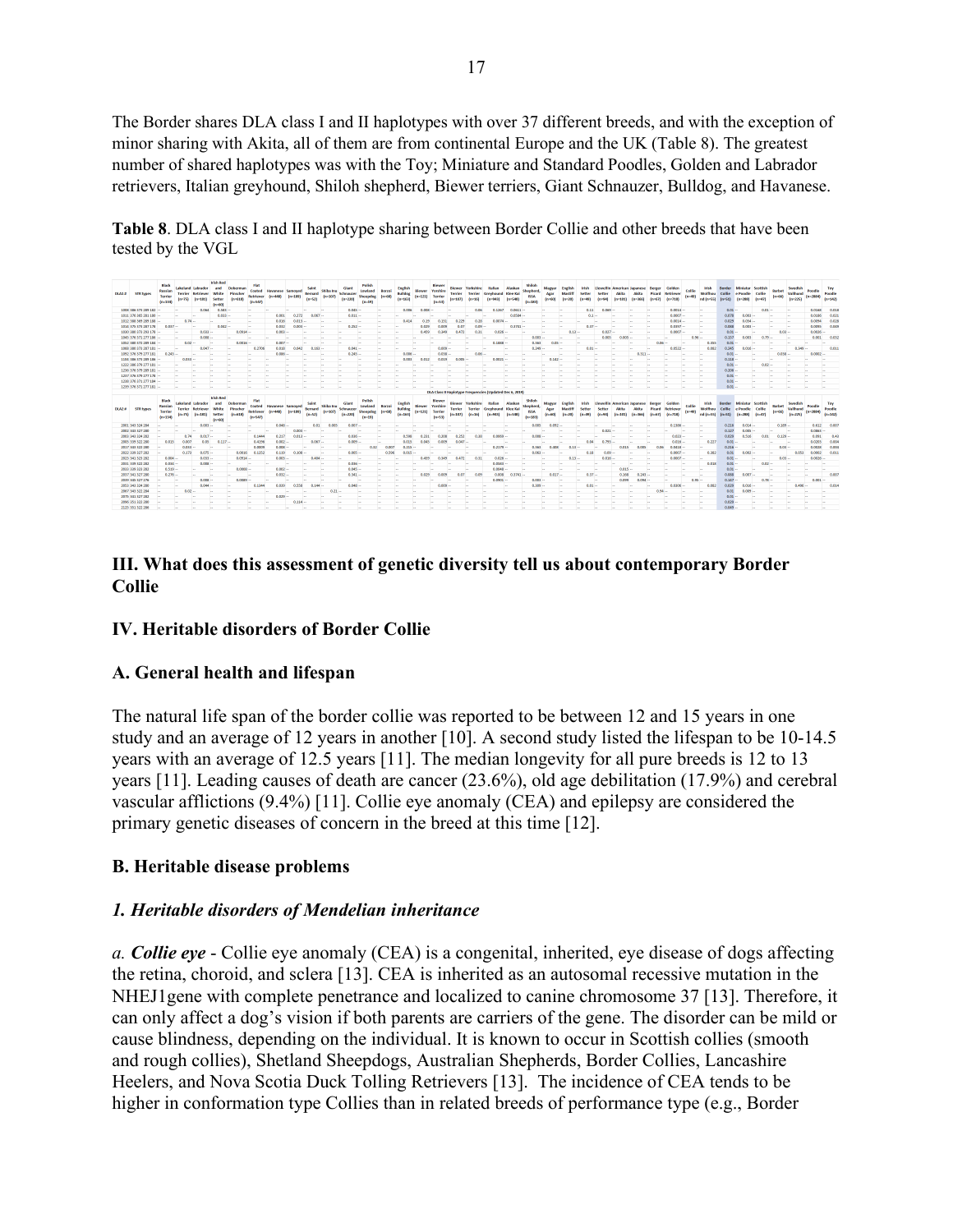Collie, Nova Scotia duck-tolling retriever, farm type Scottish collie). The CEA phenotype can be identified with ophthalmoscopic examination in puppies by 7 weeks of age and a DNA based test is available for detection of carriers.

*b. Multiple drug resistance* - Multiple drug resistance type 1 (MDR1) is an autosomal recessive condition that is common in dogs of the Collie lineage [15]. This malady renders the dog more sensitive to the negative effects of certain medications including ivermectin, a popular deworming treatment. Vets have alternative medications they can use for MDR1 effected dogs. A DNA test can check for this issue.

c. *[Glaucoma](https://en.wikipedia.org/wiki/Glaucoma) -* Glaucoma in Border Collie is associated with an autosomal recessive variant on the OLFML3 gene [15]. A DNA test has been developed.

d. *Deafness-* Two types of hearing loss occur in the breed, puppyhood and adulthood. The puppy form is often associated with the Merle coat color and is found in border collie puppies, although the puppies can have congenital sensorineural deafness from birth as well [16]. The second type is known as adult-onset hearing loss [17]. Dogs with the adult onset form of deafness have normal auditory brainstem responses puppies but gradually lose their hearing between one and eight years of age. The genetic cause is unknown at this time.

e. *[Neuronal ceroid lipofuscinosis](https://en.wikipedia.org/wiki/Neuronal_ceroid_lipofuscinosis)* (NCL) is a rare but serious disease that is limited to show border collies [18]. NCL results in severe [neurological](https://en.wikipedia.org/wiki/Neurology) impairment and early death and afflicted dogs rarely survive beyond two years of age. There is no treatment or cure, but a [DNA](https://en.wikipedia.org/wiki/DNA) test is now available to detect carriers as well as affected dogs.

f. *Trapped Neutrophil Syndrome (TNS)-* TNS is a hereditary disease in which the bone marrow produces [neutrophils](https://en.wikipedia.org/wiki/Neutrophil) (white cells) but is unable to effectively release them into the bloodstream [19]. Affected puppies have an impaired immune system and will eventually die from infections. The mutation responsible for TNS has been found in border collies in English working dogs, in show dogs that had originated in Australia and New Zealand, and in unrelated Australian working dogs [19]. This indicates that the gene is widespread and probably as old as the breed itself. There is no cure, but a [DNA](https://en.wikipedia.org/wiki/DNA) test is now available to detect carriers as well as affected dogs.

*g. Degenerative myelopathy-* Degenerative Myelopathy (DM) is caused by an autosomal recessive mutation in SOD1 that is found in many breeds of dog, including the Border Collie. The average age of onset of degenerative myelopathy is approximately nine years of age. A DNA test is available

*h. Hyperuricosuria-* Dogs with mutations in both copies of the SLC2A9 gene are predisposed to have elevated levels of uric acid in the urine. Uric acid can form crystals and/or stones (uroliths) in the urinary tract. Urinary stones in the bladder can cause urinary tract infections or more seriously, urethral blockage. Urethral blockage is more common in males due to differences in anatomy. Not all dogs homozygous for the SLC2A9 gene mutation will have clinical signs of disease, though they will have increased uric acid excretion in the urine.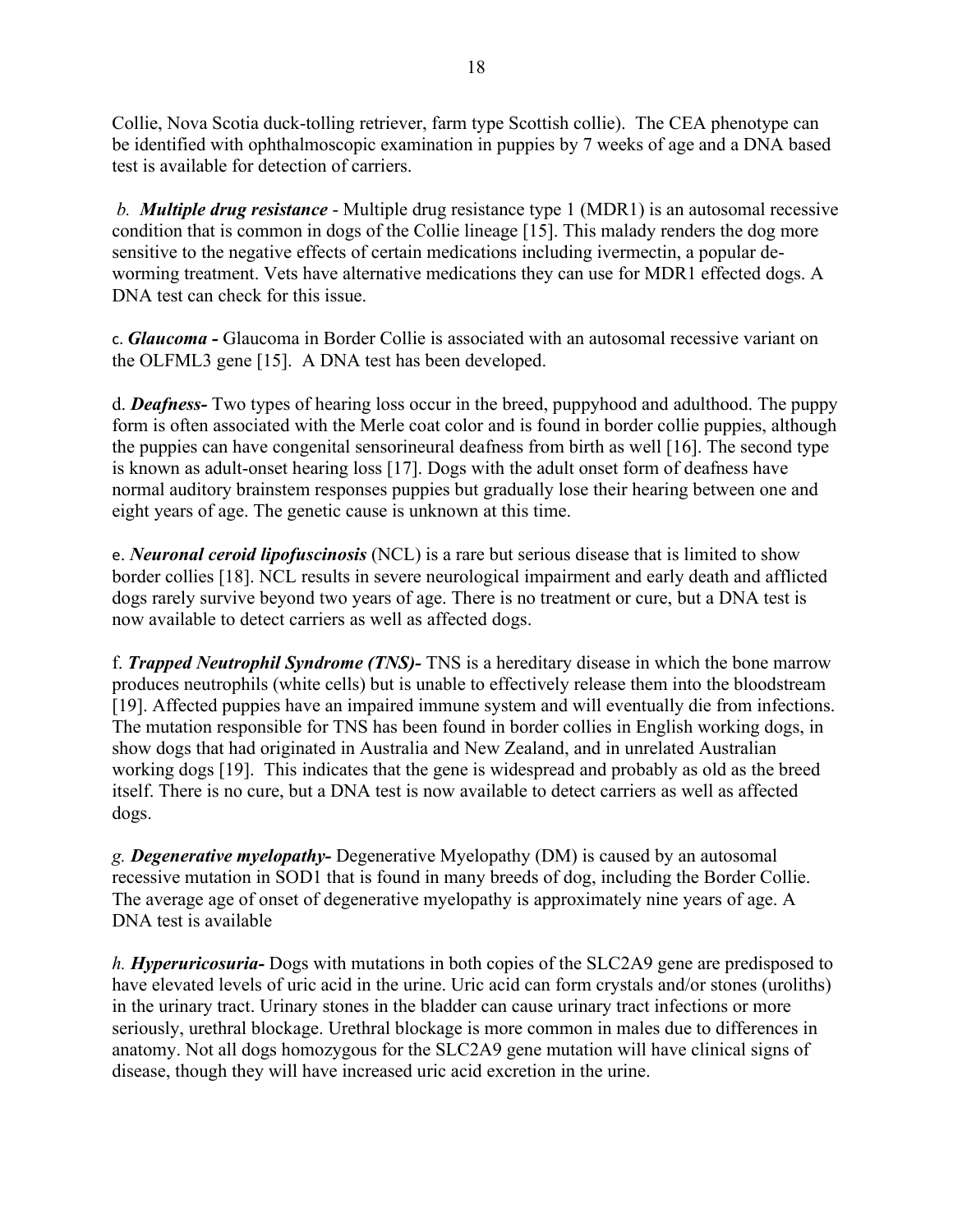*i. Von Willebrand's disease Type II-* VWDII is an inherited blood-clotting disease. Clinical signs include easy bruising, frequent nosebleeds, lots of bleeding from teething, and excessive bleeding from surgery, trauma (accidental, nail clipping). VWD involving identical or different mutations in the Von Willebrand factor gene occur in many breeds of dogs and are usually tolerated and seldom a cause of life-threatening hemorrhage.

j. *Cyclic neutropenia -* Affected dogs have a gray coat color, hence the name gray Collie syndrome. Dogs homozygous for this mutation are vulnerable to infections during periods of low neutrophil counts. Clinical signs include fever, diarrhea, inflamed lymph nodes, gingivitis, lameness and mild bleeding episodes. Affected dogs usually die before 2 years of age. A DNA test is available for detecting mutation in the AP3B1 gene.

k. **Imerslund Grasbeck syndrome-** This is an uncommon autosomal **r**ecessive early onset disorder identified in Border Collie and Australian Shepherd that reduces the ability of the intestines to absorb Vitamin B12 resulting in failure to thrive [31, 32]. A DNA test for a mutation in the CUBN gene is available [31] and about 6% of Border Collie are carriers (heterozygous) of the mutation. The fact that the mutation exists also in Australian Shepherd indicates the it was not a recent occurrence.

# *2. Disorders of a heritable nature of unknown or complex (polygenic) nature*

a. *Elbow and hip dysplasia*- Elbow and hip dysplasia occur at low frequency in Border Collie and tend to be less progressive to osteoarthritis. Juvenile osteochondritis has also been recognized in the breed.

b. *Progressive rod-cone disease (PRCD)-* A progressive rod-cone dysplasia caused by an [autosomal recessive](https://www.pawprintgenetics.com/glossary/#Autosomal%20Recessive) mutation in the RD3 gene occurs at low incidence in the breed. Reliable genetic testing is important for either eliminating this mutation from breeding lines or in producing affected dogs by breeding of carrier parents. One or more types of progressive retinal atrophy (PRA), yet to be defined, may also occur in the breed. Therefore, selection against PRCD may not exclude PRA in the pedigree.

c. *Juvenile cataracts* - Juvenile cataracts have been described in young Border Collie but the genetic basis, if any, is unknown.

c. *Exercise induced collapse* - A syndrome of exercise induced collapse (wobbles) similar to that seen in Labrador retrievers has been recognized in Border Collies in North America, Europe and Australia [1, 20]. The collapse is triggered by episodes of collapse associated with periods of intense exercise and is thought to be genetic and currently the subject of investigation. This disorder has been recognized in many herding/working breeds and the cause is currently unknown. Clinical signs include disorientation, mental dullness, loss of attention, unsteady hind legs, dragging of hind legs, and ultimately the need to sit or lay down. There is no current treatment recommended, and it is advised to limit the episodes by avoiding the activities that trigger the collapse.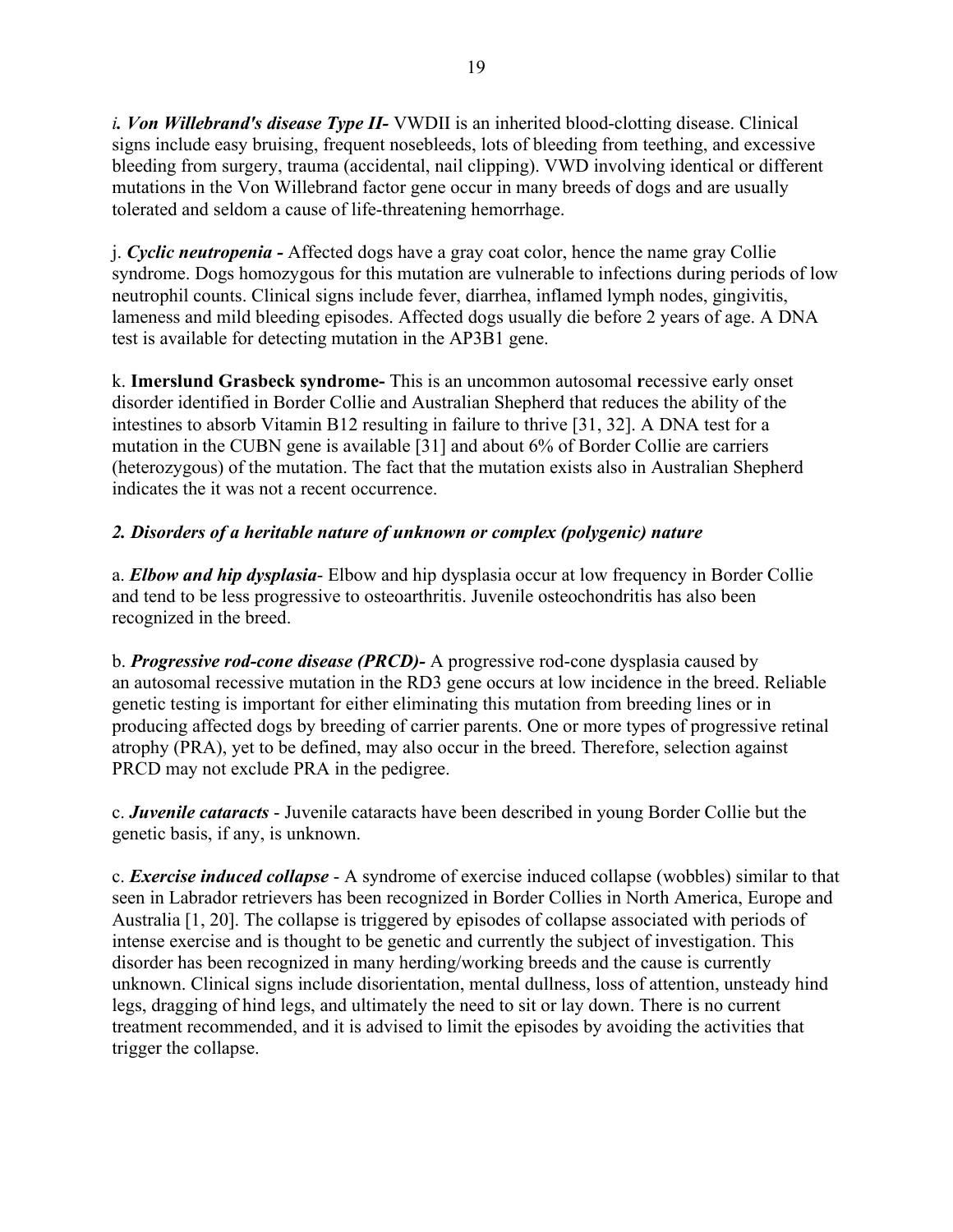*d. Autoimmune diseases*- Autoimmune disorders are relatively uncommon in Border Collie and occur at variable incidence in many dog breeds as well as in mongrels [22]. Autoimmune disease is polygenic and involves the accumulation of risk factors that have evolved over a long period of dog evolution and segregating by descent among both pure- and mixed-breeds of dogs [23, 24]. Certain DLA class II haplotypes have been associated with increased risk of autoimmune disease in various breeds [25]. Thyroiditis is seen in Border Collies, as it has been documented in most pure breeds. It is usually the first type of autoimmune disease recognized and is therefore considered an indicator of autoimmune predisposition. Type I diabetes has also been recognized in Border Collie, as well as forms of systemic lupus erythematosus (SLE).

e. *Cancer*- The incidence of cancer in Border Collie has been reported as 23.6% [10]. This is slightly lower than the 27% average incidence reported for purebred dogs in general. The major types of cancer in Border Collie are similar to all dogs - lymphoma, hemangiosarcoma, melanoma, mast cell sarcoma, osteosarcoma and soft tissue sarcomas [21]. Mammary carcinoma can be a problem in intact females, as it is in other pure breeds and mongrels.

## **V. Results of Diversity testing**

## **A. How will you be given the results of DNA-based genetic diversity testing on your dog?**

After a sample is submitted for genetic testing, the identity of the dog and owner will be replaced by a laboratory barcode identifier. This identifier will be used for all subsequent activities and each owner will be provided with a certificate that reports the internal relatedness, genomic STR genotypes and DLA class I and II haplotypes for the dog(s) tested. The internal relatedness value for the dog being tested is related to the population as a whole. The alleles at each of the 33 STR loci are presented as numbers that correspond to those found in Table 1. Each locus will have two alleles, which are either different (heterozygous) or the same (homozygous). Each allele is inherited from each of the parents. More of the alleles at each locus will be homozygous in dogs from closely related parents or that in regions of the genome that are under strong positive selection for some favored phenotypic trait or traits. Dogs with a predominance of rarer (i.e., low incidence) alleles will be more distantly related to the bulk of the population than dogs that have a predominance of common (i.e., high incidence) alleles.

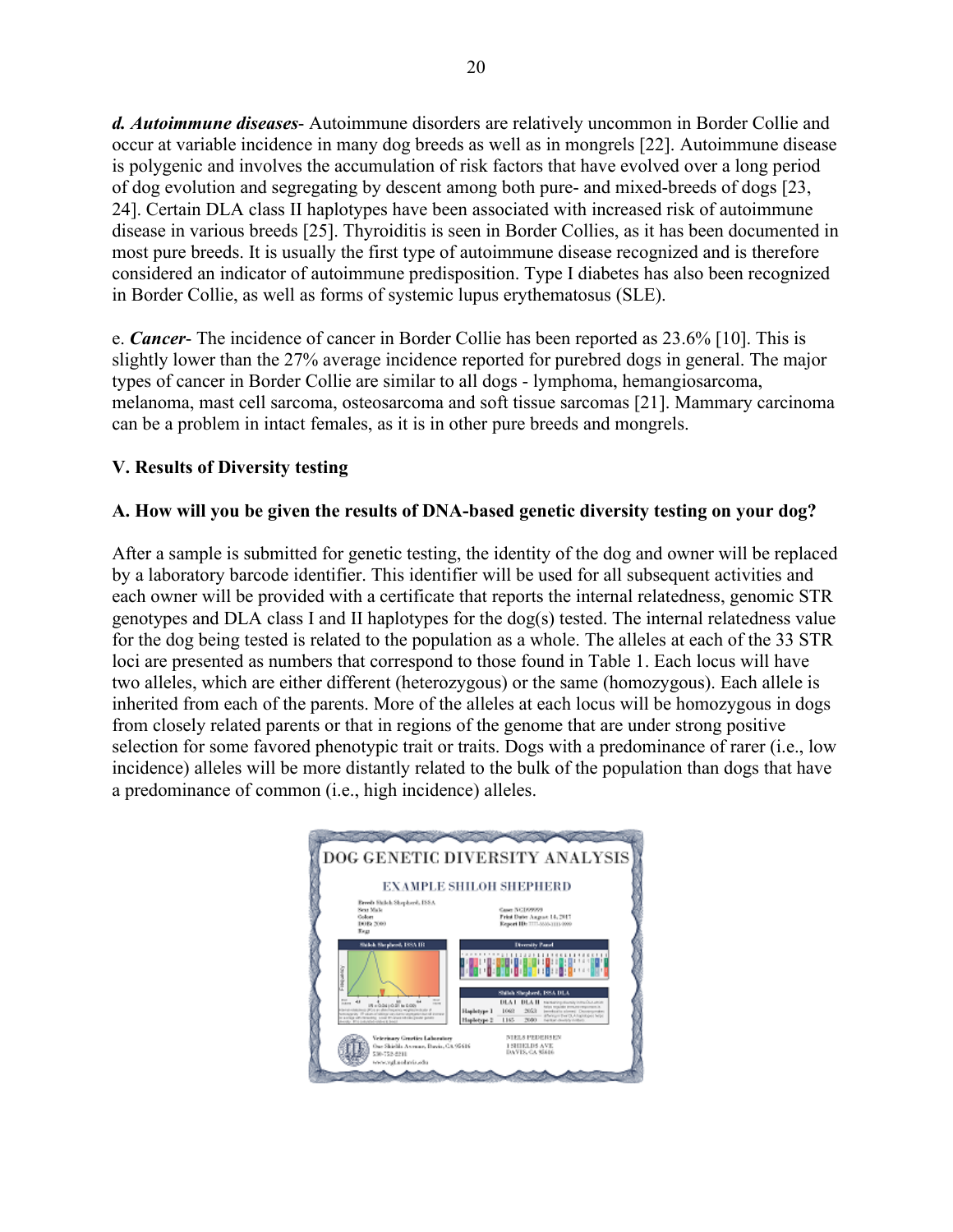#### **B. What should you do with this information?**

Based on this group of 57 Border Collie, it appears that the breed possesses above average genetic diversity in both genomic and DLA regions. There is also evidence of extensive sharing of founders with 37 or more breeds of UK and Continental European origin. However, four of these DLA class I and II haplotypes occurring in over 70% of Border Collie. This suggests that a great deal of outcrossing was done at the early stages of the breed, but that four founders or closely related founder lines contributed disproportionately to the breed. Both conclusions are supported by an analysis of 99.6% complete 15 generation pedigrees from 13,339 Border Collie born in Hungary from the late 1800's to 2016 [33]. The number of founders based on this study was 894, but only eight individuals were responsible for contributing 50% of the genetic variability.

The Border Collie appears to possess an above average amount of genetic diversity compared to other breeds. Therefore, it is important at this point for breeders to catalog this diversity and to identify any additional diversity that still exists throughout the breed. Such information will be useful in maintain the genetic health of the breed now and in the future. Although the breed as a whole appears to be in a state of HWE, DNA testing shows that many Border Collie are much more inbred than imagined and that re-establishing genetic diversity and heterozygosity in puppies should be an objective. This can be done by utilizing DNA testing to select parents that will produce puppies with IR scores less than 0, and with time, even lower scores. Mates should be selected to avoid homozygosity at any genomic loci or DLA class I and II haplotype and encourage the use of dogs with less common genomic alleles or DLA haplotypes. Maintaining existing genomic diversity will require using IR values of potential mates based on the 33 STR loci to assure puppies of equal or greater overall diversity, similar to what is being done by many Standard Poodle breeders. However, IR values, because they reflect the unique genetics of each individual, cannot be used as the criteria for selecting ideal mates. Mates with identical IR values may produce puppies significantly more or less diverse than their parents. Conversely, a mating between dogs with high IR values, providing they are genetically different, may produce puppies having much lower IR scores than either parent. A mating between a dog with a high IR value and a low IR value, providing the latter has few alleles and DLA haplotypes in common, will produce puppies much more diverse than the highly inbred parent. Breeders should also realize that a litter of puppies may have a wide range of IR values, depending on the comparative contributions of each of the parents. The more genetically diverse and different the parents, the greater the range of IR values in their offspring.

The next step is to compare the DLA class I and II haplotypes. You want to avoid breeding pairs that will produce puppies homozygous for the same haplotypes, and less common haplotypes may offer more diversity than common ones. Re-establishing a balance in of existing frequencies of existing DLA haplotypes will be more difficult because of the preponderance of four extended DLA class I/II haplotypes. However, it is fortunate that many Border Collie possess unrelated, and sometimes unique, DLA haplotypes at low frequency. Selecting parents that will lower the frequency of the two major haplotypes and encourage heterozygosity in these regions of the DLA can rebalance existing DLA diversity over relatively few generations. What effect this will have on the phenotypes of the breed (performance, health or appearance) is difficult to predict, but hopefully it will be positive.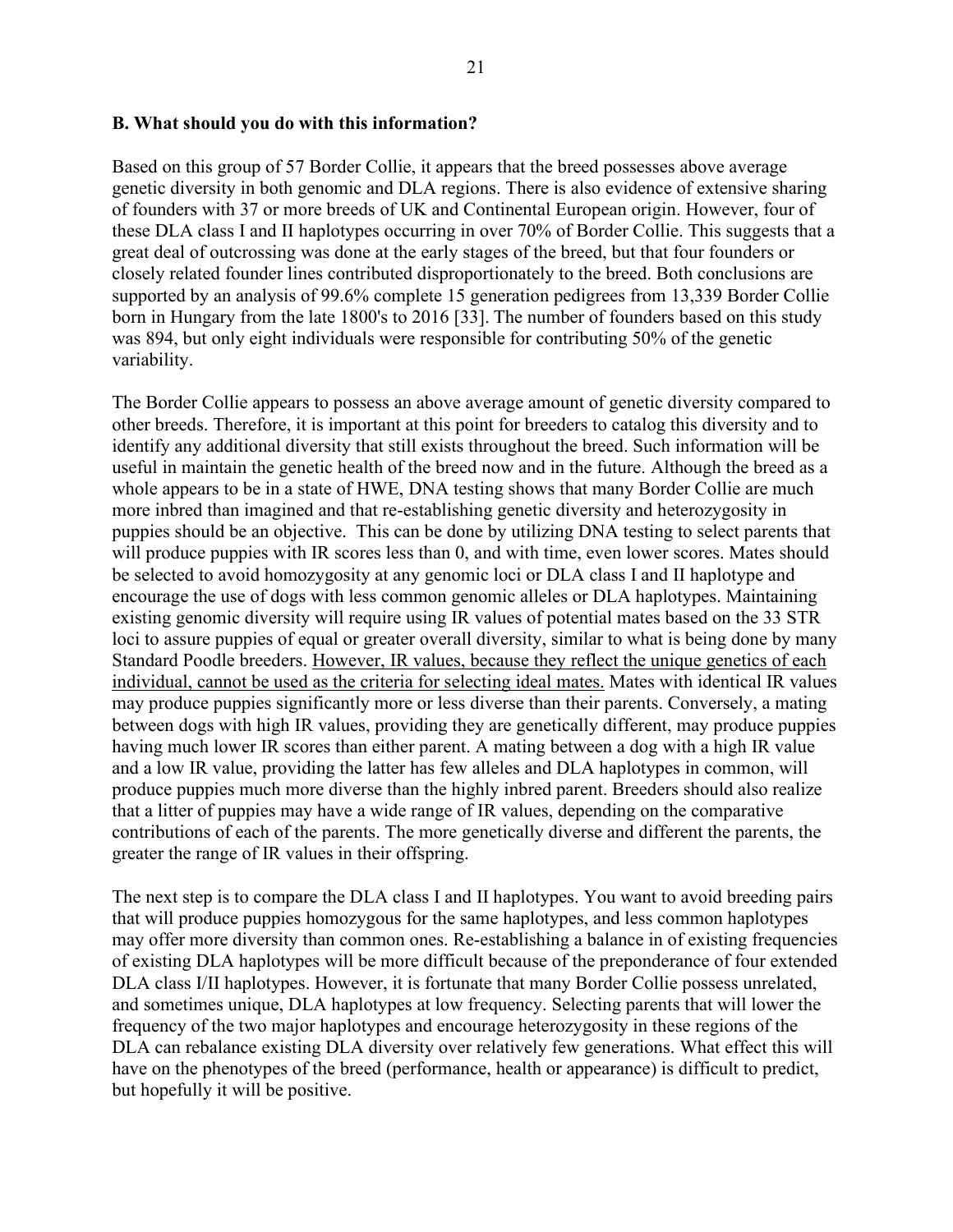Breeders who do not have access to computer programs to predict the outcome of a mating based on IR values of sire and dam can also compare values by manual screening. Potential sires and dams should be first screened for genetic differences in alleles and allele frequencies for the 33 genomic STR loci. Some extra weight should be given to rare v*s* common alleles. This information is included on all certificates and on the breed-wide data on the VGL website.

Puppies, once born, should be tested for their actual IR values, which will reflect the actual genetic impact of each parent on internal diversity. Considerations of mate choices for genetic diversity should be balanced with other breeding goals but maintaining and/or improving genetic diversity in puppies should be paramount.

Schisms within the breed pitting performance vs. conformation continue to plague the breed. However, there is no evidence that this is leading to genetic segregation of the breed into performance and conformation sub-populations as seen in other performance-type breeds [30]. Nonetheless, numerous competing performances or conformation registries may make it difficult to manage and maintain genetic diversity in a breed. It is well known that selection for conformation or performance will rapidly lead to genotypic and phenotypic differences such as seen between show and working English Shepherds [30]. Acceptance of both activities in registries such as the Brittany have definitely slowed such schisms [30]. Therefore, it would behoove the various Border Collie registries to compare DNA based genotypes as early as possible to determine the degree to which dogs in various registries and geographic regions have drifted from each other. The ultimate goal is to retain all of the known canid genetic diversity within the breed and to monitor how it is managed to assure that it survives for as long as possible.

Border Collie have accumulated a surprisingly large number of heritable deleterious diseases, mostly of a simple autosomal recessive nature. This problem occurs in even genetically diverse breeds used for both performance and conformation such as the Golden and Labrador retrievers. Although deleterious mutations tend to be blamed on selection for show traits, they can also occur in sub-populations of a breed under strong artificial selection for traits that might benefit a growing number of performance activities.

Heritable diseases usually involve autosomal recessive mutations and do not become of concern until the incidence of the encoded disease reaches levels of 1-5% or so. At this point, a quarter or more of healthy individuals will carriers. For instance, even if the carrier rate for an autosomal recessive mutation is 20%, only 0.2 x 0.2 at 0.25 =  $1\%$  of randomly bred puppies will be diseased. If genetic diversity in a breed is high, and the number of such heritable disorders is low, the choice may be to use DNA testing to eliminate the mutation. However, if genetic diversity in a breed is low and the number of deleterious mutations great, it may be impossible to eliminate the mutant genes without losing a considerable amount of normal genetic diversity. Therefore, many some breeds with low genetic diversity may use DNA testing not for eliminating the trait, but rather to avoid producing affected puppies.

An effective use of this the genetic information is to contribute it to a web repository, hopefully under the control of the registry. The best format for such a repository and testing has been provided by Standard Poodle breeders. This information could be incorporated into a mate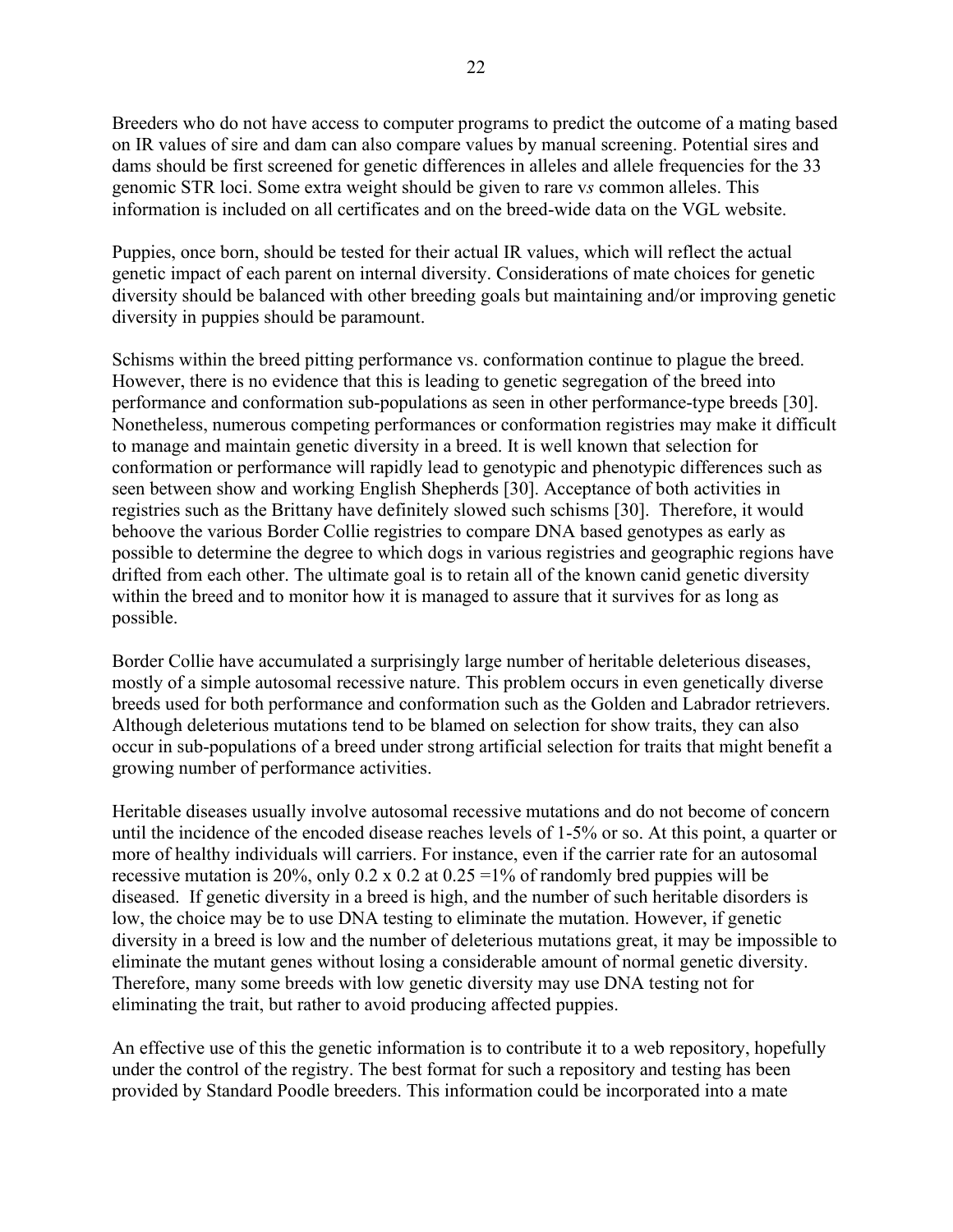23

selection service that will allow a breeder to identify, among all of the dogs tested, potential mates that would be most ideal for increasing genetic diversity in their litters.

# **VI. References**

[1]. Wikipedia. Border Collie. https://en.wikipedia.org/wiki/Border\_Collie

[2]. Old-Time Farm Shepherd. Scotch or Scotch? A Collie by any other name...... https://www.oldtimefarmshepherd.org/current-collie-articles/name-that-breed/

[3]. Collie Club of America. Collie-a-brief-history-pdf*.* [https://www.collieclubofamerica.org ›](https://www.google.com/url?sa=t&rct=j&q=&esrc=s&source=web&cd=14&ved=2ahUKEwi_79PhjKnmAhVJqJ4KHZeLDNIQFjANegQIChAC&url=https%3A%2F%2Fwww.collieclubofamerica.org%2Fcollie-a-brief-history.pdf&usg=AOvVaw35uP91ba3CR2I3AYBSms9t)  [collie-a-brief-histor](https://www.google.com/url?sa=t&rct=j&q=&esrc=s&source=web&cd=14&ved=2ahUKEwi_79PhjKnmAhVJqJ4KHZeLDNIQFjANegQIChAC&url=https%3A%2F%2Fwww.collieclubofamerica.org%2Fcollie-a-brief-history.pdf&usg=AOvVaw35uP91ba3CR2I3AYBSms9t)*y*

[4]. Old-Time Scotch Collie Association. Scotch Collie History. https://www.scotchcollie.org/breed/breed-standard

[5]. Collie Club of America. Collie Origins and History (PDF). https://www.collieclubofamerica.org/#sitemap

[6]. Old-Time Farm shepherd. Where do Collies come from? The complete Collie history. https://www.oldtimefarmshepherd.org/historic-collie-articles/collie-history/

[7]. Border Collie Rescue.org. [A Border Collie Warning.](https://web.archive.org/web/19970530204911/http:/www.bcrescue.org/bcwarning.html) http://www.bordercollierescue.org/news/Content/ViewsWarning.html

[8]. Planethund.com. "Border Collie – [a problem dog!?"](http://www.planethund.com/eng/border-collie-problem-dog-1809.html) https://www.planethund.com/eng/border-collie-problem-dog.html.

[9] American Border Collie Association. Choosing a Border Collie. http://americanbordercollie.org/bc-information/choosing-a-border-collie/

[10]. Kennel Club. Pedigree breed health survey 2014, Border Collie (PDF), https://www.thekennelclub.org.uk/pedigreebreedhealthsurvey

[11]. Lewis, T.W., Wiles, B.M., Llewellyn-Zaidi, A.M. *et al.* Longevity and mortality in Kennel Club registered dog breeds in the UK in 2014. *Canine Genet Epidemiol* **5,** 10 (2018) doi:10.1186/s40575-018-0066-8

[12]. American Border Collie Association. [Health and Genetics.](http://americanbordercollie.org/bc-information/heath-and-genetics/) http://americanbordercollie.org/bc-information/heath-and-genetics/

[13]. Lowe J, Kukekova A, Kirkness E, Langlois M, Aguirre G, Acland G, Ostrander E. "Linkage mapping of the primary disease locus for collie eye anomaly". *Genomics*. 2003, 82: 86–95.

[14]. Neff MW, Robertson KR, Wong AK, Safra N, Broman KW, Slatkin M, Mealey KL, Pedersen NC. Breed distribution and history of canine mdr1-1 Delta, a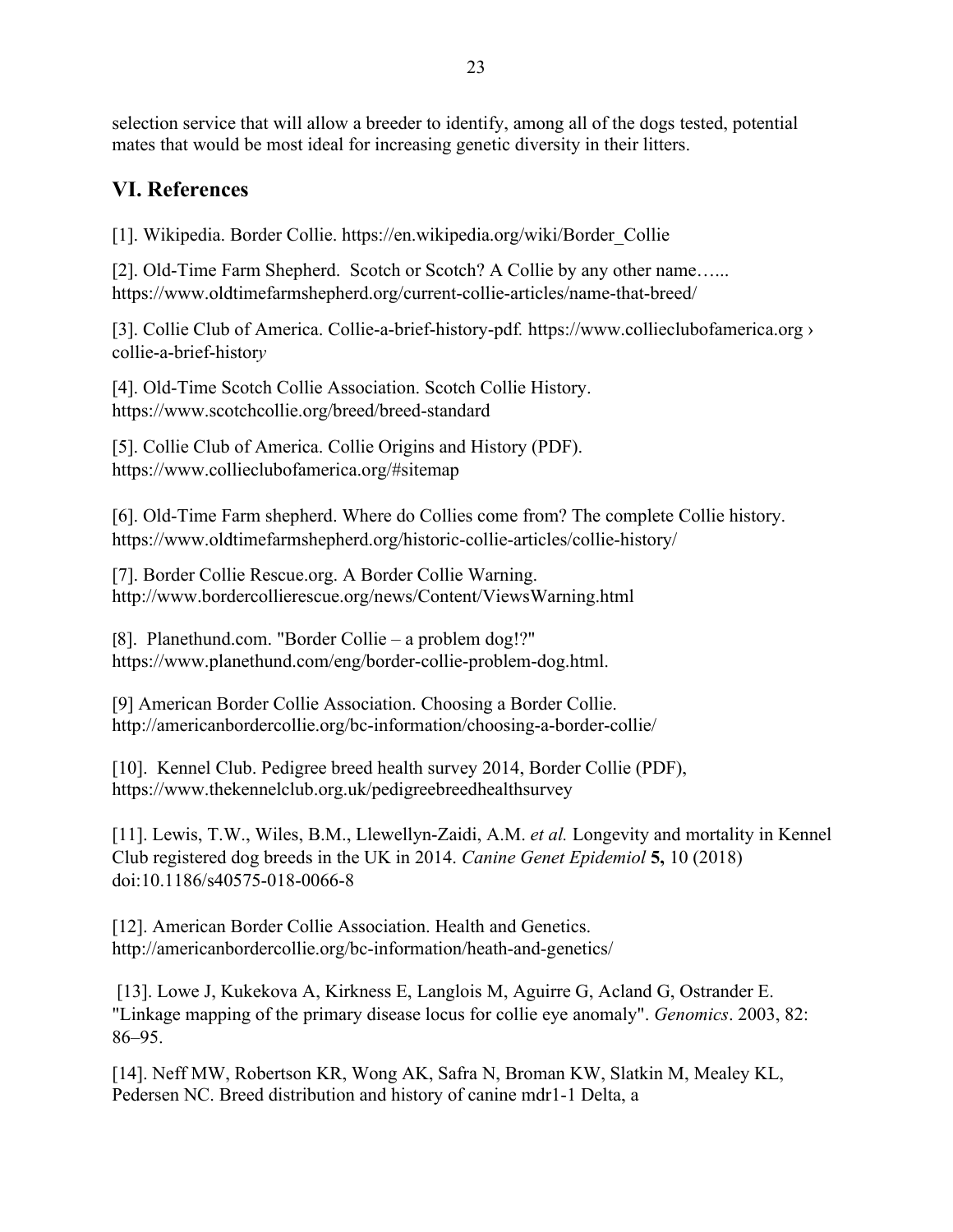pharmacogenetic mutation that marks the emergence of breeds from the collie lineage. *Proc Natl Acad Sci U S A.* 2004, 101:11725-11730.

[15]. Pugh CA, Farrell LL, Carlisle AJ, et al. Arginine to Glutamine Variant in Olfactomedin Like 3 (OLFML3) Is a Candidate for Severe Goniodysgenesis and Glaucoma in the Border Collie Dog Breed. *G3 (Bethesda).* 2019, 9(3):943-954.

[16]. Platt S, Freeman J, di Stefani A, Wieczorek L, Henley W. Prevalence of unilateral and bilateral deafness in border collies and association with phenotype". *J Vet Inter Med*. 2006, 20: 1355–1362

[17]. Schmutz SM. An analysis of the inheritance pattern of an adult-onset hearing loss in Border Collie dogs. *Canine Genet Epidemiol*.2014;1:6. doi:10.1186/2052-6687-1-6

[18]. Melville SA, Wilson CL, Chiang CS, Studdert VP, Lingaas F, Wilton AN. A mutation in canine CLN5 causes neuronal ceroid lipofuscinosis in Border collie dogs. *Genomics*. 2005, 86:287-94.

[19]. Shearman JR, Wilton AN. A canine model of Cohen syndrome: Trapped Neutrophil Syndrome. *BMC Genomics.* 2011, 12:258. doi: 10.1186/1471-2164-12-258.

[20]. Taylor S, Shmon C, Su L, Epp T, Minor K, Mickelson J, Patterson E, Shelton GD. Evaluation of Dogs with Border Collie Collapse, Including Response to Two Standardized Strenuous Exercise Protocols. *J Am Anim Hosp Assoc*. 2016, 52:281-290.

[21]. Dobson JM. Breed-predispositions to cancer in pedigree dogs. *ISRN Vet Sci*. 201, doi:10.1155/2013/941275

[22] Bellumori TP, Famula TR, Bannasch DL, Belanger JM, Oberbauer AM. Prevalence of inherited disorders among mixed-breed and purebred dogs: 27,254 cases (1995-2010). J Am Vet Med Assoc. 2013; 242(11): 1549-1555.doi:10.2460/javma.242.11.1549

[23]. Pedersen NC, Liu H, Leonard A, Griffioen L. A search for genetic diversity among Italian Greyhounds from Continental Europe and the USA and the effect of inbreeding on susceptibility to autoimmune disease. *Canine Genet Epidemiol*. 2015, 2:17.

[24]. Pedersen NC, Brucker L, Tessier NG, Liu H, Penedo MC, Hughes S, Oberbauer A, Sacks B. The effect of genetic bottlenecks and inbreeding on the incidence of two major autoimmune diseases in standard poodles, sebaceous adenitis and Addison's disease. *Canine Genet Epidemiol*. 2015 Aug 27;2:14.

[25]. Gershony, L.C., Belanger, J.M., Short, A.D. *et al.* DLA class II risk haplotypes for autoimmune diseases in the bearded collie offer insight to autoimmunity signatures across dog breeds. Canine Genet Epidemiol**.** 2019; 6:2. doi:10.1186/s40575-019-0070-7.

[26]. Border Collie Society of America. https://www.bordercolliesociety.com